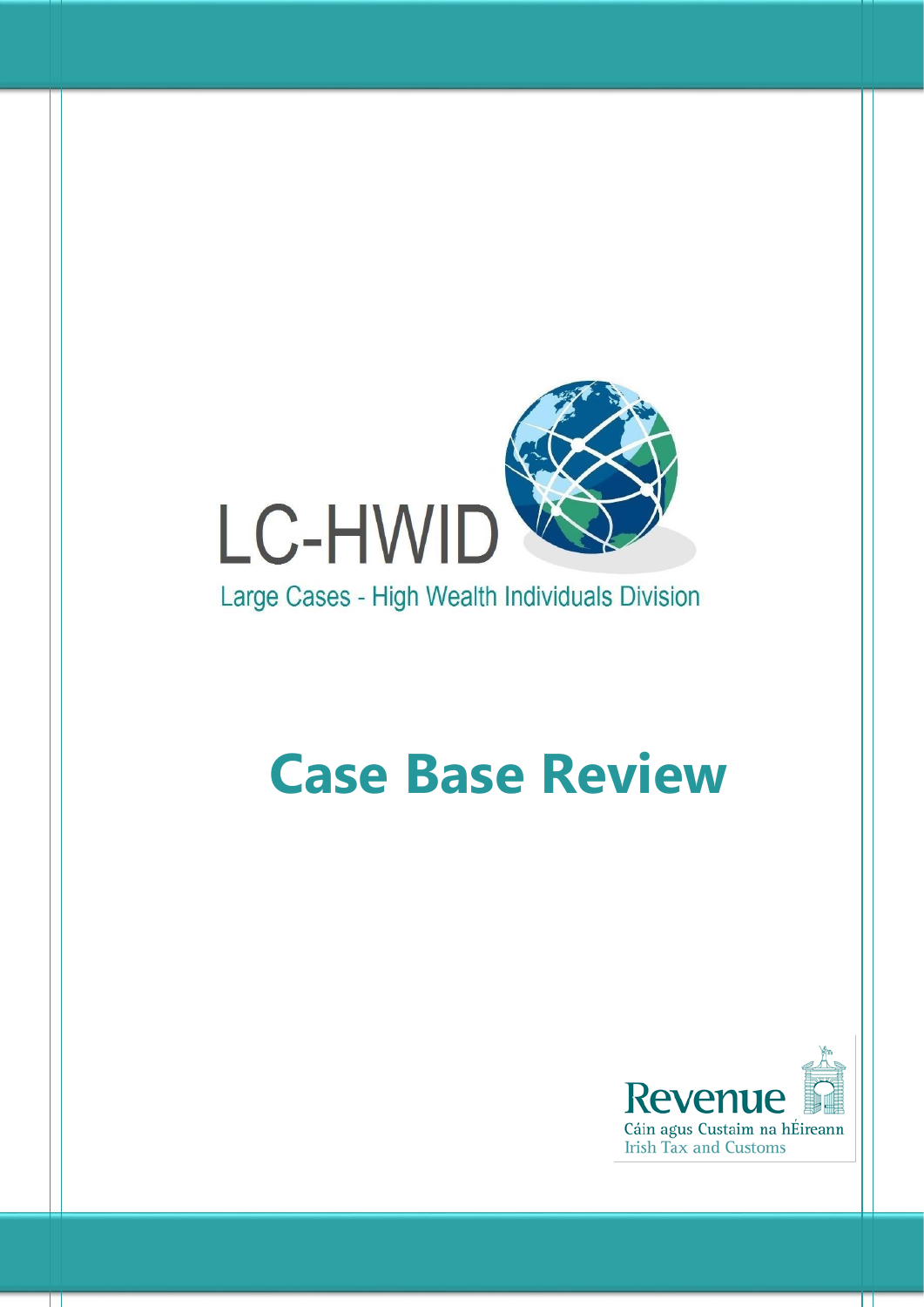# **Contents**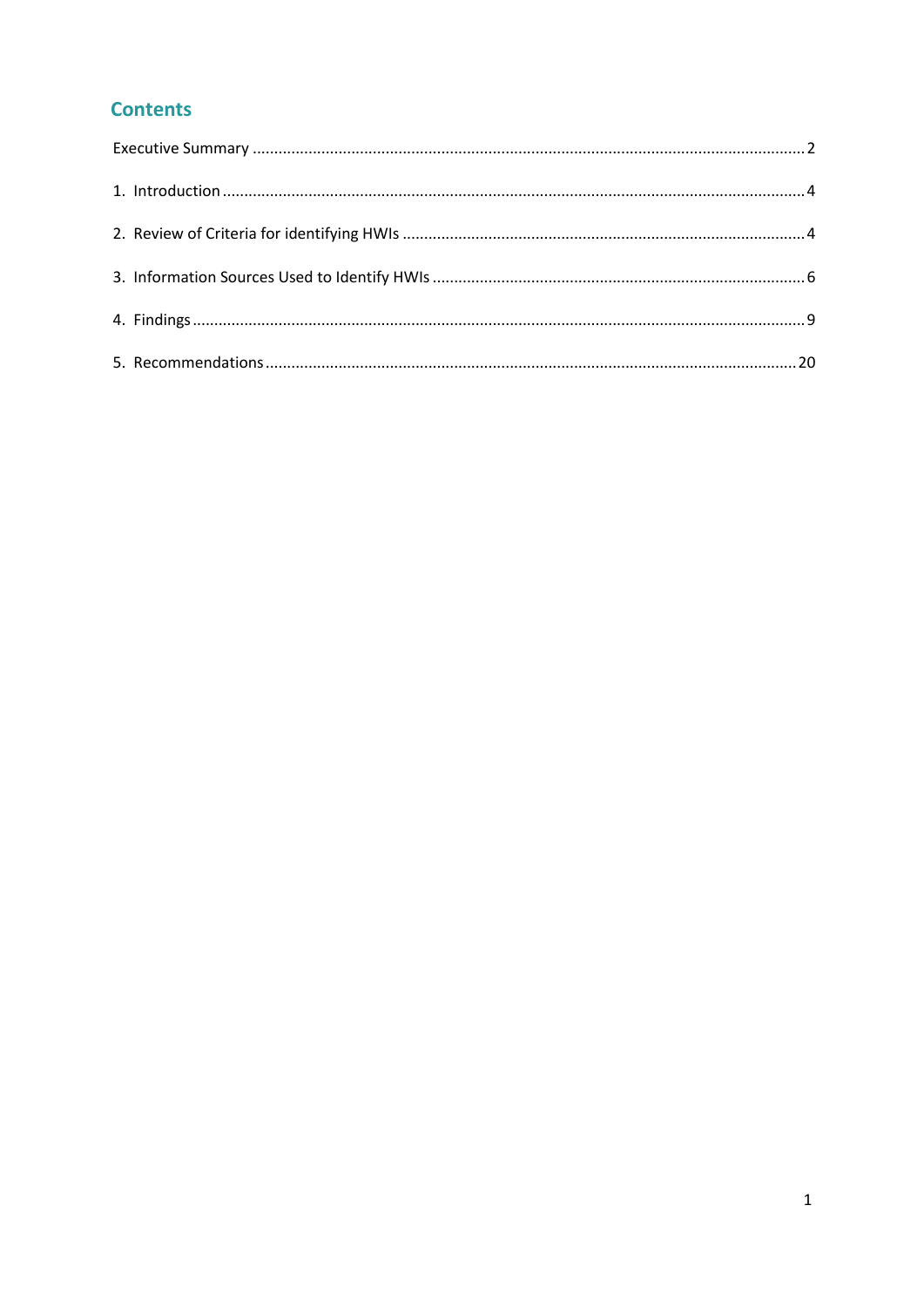# <span id="page-2-0"></span>**Executive Summary**

The Large Cases - High Wealth Individuals Division (LC-HWID) was established as part of the realignment of Revenue during 2018.

This is a report on a review of the case base of LC-HWID and includes recommendations for revised criteria to be applied to determine what cases will come within the remit of the Division – implementation of which will expand the size of the Division's case base.

At present, the following cases come within the management of the HWI Branches in the Division:

- individuals with net assets of over €50m (including non-residents with substantial economic interests in Ireland). These are primary cases.
- certain family members, partnerships, investment companies and trusts closely linked to HWIs. These are secondary cases.

There are currently 200 HWIs (primary cases) and 278 associated parties (secondary cases) in the HWI case base.

The core recommendation is to confirm the proposed increase in the case base of LC-HWID to include taxpayers with net assets ≥ €20m. This is in line with the comments provided to the C&AG on Chapter 18 of his 2018 Report on the Management of High Wealth Individuals' (HWIs) tax liabilities and the subsequent discussions with the Public Accounts Committee at its meeting on 15 November 2018.

LC-HWID has been working with Planning Division, the Accountancy, Legal & HWI Branch of Medium Enterprises Division and ICT&L to agree useful sources of data, analyse that data and recommend criteria to determine the expanded case base.

We have identified 3 sources as follows:

- Revenue Source Data
- Third Party Data
- External source data

The challenge in identifying HWIs is added to where assets are held through corporate structures.

This report recommends the following:

- 12 summarised criteria to be used to indicate net assets ≥ €20m. Based on those criteria, we recommend a further 475 primary cases be included in the case base of LC-HWID.
- Related cases should also be identified and included in the case base.
- Medium Enterprise Division should consider the methods used in this report to review its own HWI case base.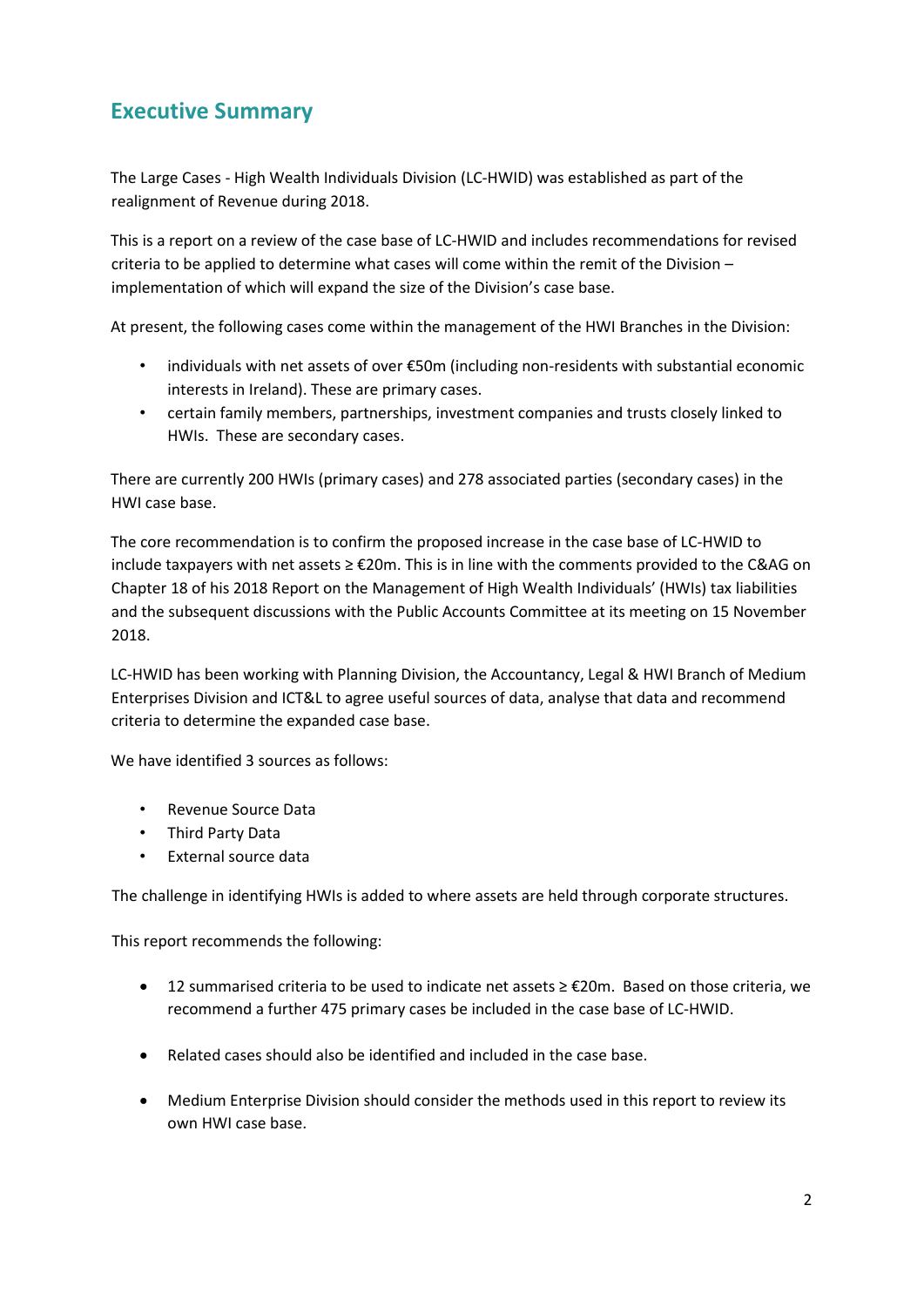• The data is to be shared with other Divisions as appropriate to assist them in getting to know their case base, post realignment.

If cases match any one of the criteria proposed (which each indicate net assets ≥ €20m) they will come within the remit of the Division. The report also outlines further work to be done to identify those cases with a focus on identifying taxpayers who:

- hold their assets through corporate structures and
- hold a combination of assets, which cumulatively indicate net assets ≥ €20m.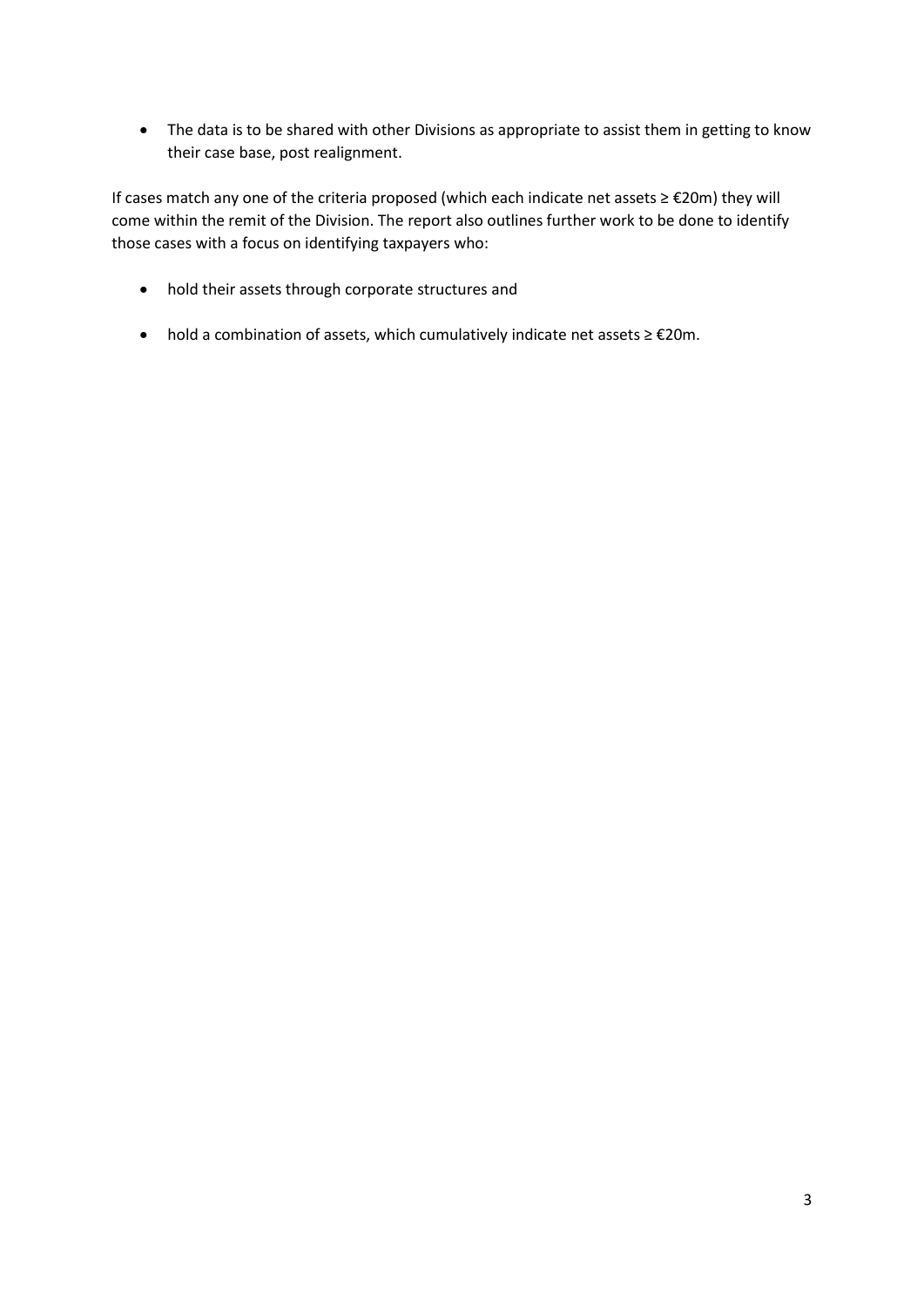# <span id="page-4-0"></span>**1. Introduction**

In its 2009 Report "Engaging with High Net Worth Individuals on Tax Compliance", the OECD observed that "High Net Worth Individuals pose significant challenges to tax administrations due to the complexity of their affairs, their revenue contribution, the opportunity for aggressive tax planning, and the impact of their compliance behaviour on the integrity of the tax system."

High Wealth Individuals (HWIs) have been managed by dedicated districts within Large Cases Division (LCD) since 2003. As part of the ongoing structural realignment of Revenue, a Large Cases - High Wealth Individuals Division was established in 2018 which consists of two High Wealth Individuals Branches, two Anti-Avoidance Branches, a Pensions Branch and a Divisional Office.

Given the considerable risks attributed to HWI taxpayers, and Revenue's core statement that taxpayer behaviour determines Revenue's response, the resources available to manage the HWI case base have been increased.

At present, the following cases come within the management of the HWI Branches:

- individuals with net assets of over €50m (including non-residents with substantial economic interests in Ireland). These are primary cases
- certain family members, partnerships, investment companies and trusts closely linked to HWIs. These are secondary cases

The family members and associated entities are brought into the HWI Branch on a case by case basis.

HWI Branches do not deal with large trading companies or groups associated with the HWIs.

There are currently 200 HWIs (primary cases) and 278 associated parties (secondary cases) in the HWI case base.

# <span id="page-4-1"></span>**2. Review of Criteria for identifying HWIs**

The intention to review Revenue's criteria and thresholds for identifying HWIs, with the aim of increasing the HWI case base, was stated at the outset on establishing the new Division.

This commitment was referenced within Chapter 18 of the C&AG 2017 Report on *Management of High Wealth Individuals Tax Liabilities.*

The C&AG recommended: "the threshold used by Revenue to define HWIs is high by international standards. Revenue should review this threshold to ensure it remains appropriate".

The Accounting Officer agreed: "Revenue agrees with the recommendation and will be expanding the number of HWIs managed in its HWI Units"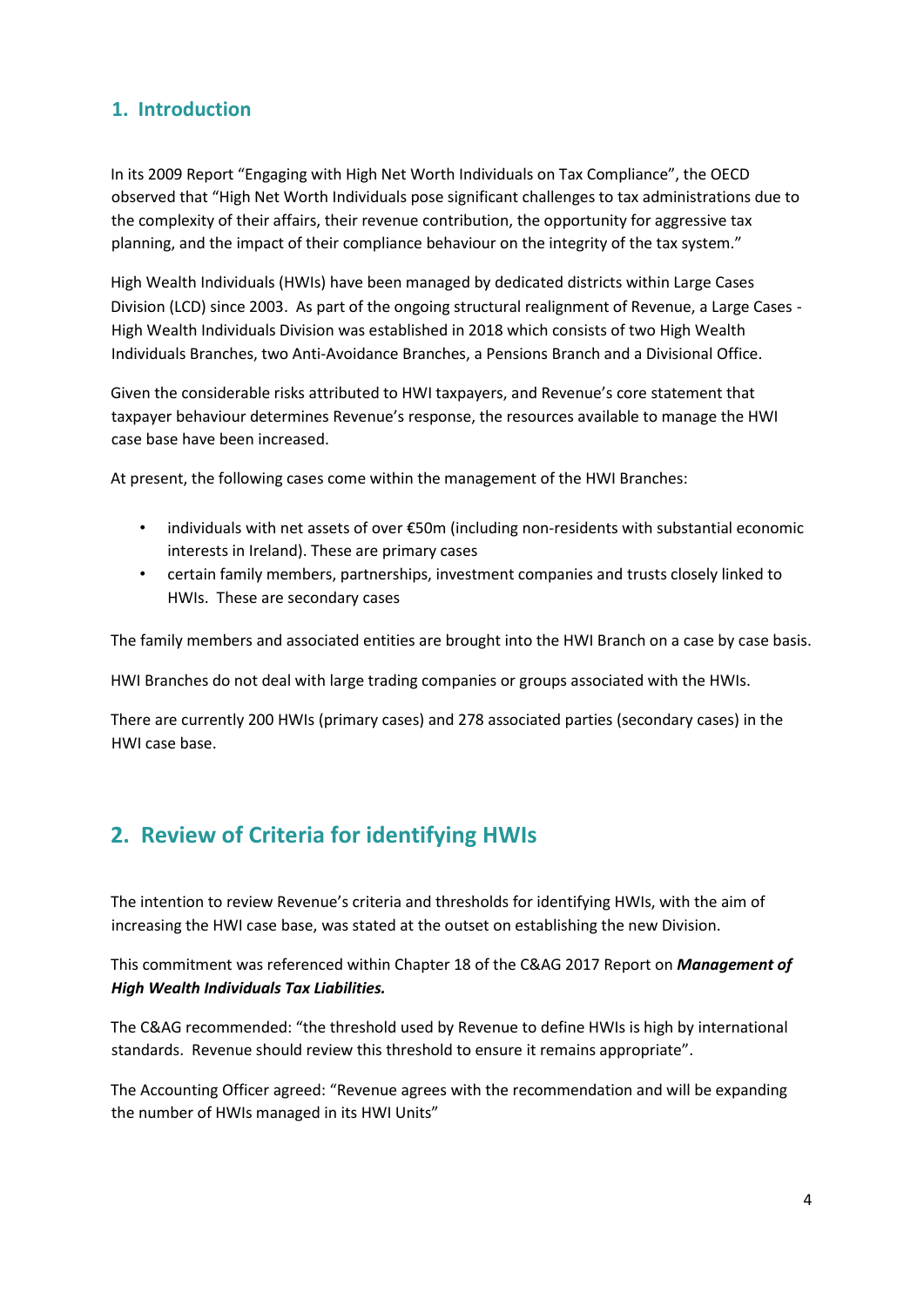This was further confirmed by the Chairman when he met with the Public Accounts Committee on 15 November 2018 and stated: "we are considering how many cases there are of HWIs worth €20m".

The main purpose of this report is to identify the criteria that will be used to identify taxpayers with net assets ≥ €20m.

As the criteria for classification of HWIs is wealth, identifying HWIs can be challenging. Income tax is assessed on income rather than wealth. Individuals are required to disclose their income but are not required to disclose details of their wealth. Under the self-assessment system, taxpayers are obliged to file an annual return with Revenue setting out the details of the income earned, and capital gains made. Taxpayers are not required to provide Revenue with details of their assets and related liabilities unless requested to complete a Statement of Affairs.

Profiling HWI taxpayers and assessing their wealth can also prove challenging due to:

- the complexity, size and diversity of their assets
- the complex business arrangements entered into by HWIs
- the variety of investment vehicles used by HWIs
- the high mobility of HWIs and the cross-border nature of their businesses and investment portfolios
- the limited availability of publicly available data and HWIs' strong desire for privacy

Indicators of wealth are as follows:

- 1. Large disposals and acquisitions
- 2. Significant asset ownership
- 3. Significant expenditure on non-capital items/lifestyle

We have used a number of sources to assist in identifying taxpayers with substantial net assets and to recommend criteria on which to include taxpayers in the HWI case base including:

- 3.1 Revenue source data
- 3.2 Third Party data
- 3.3 External source data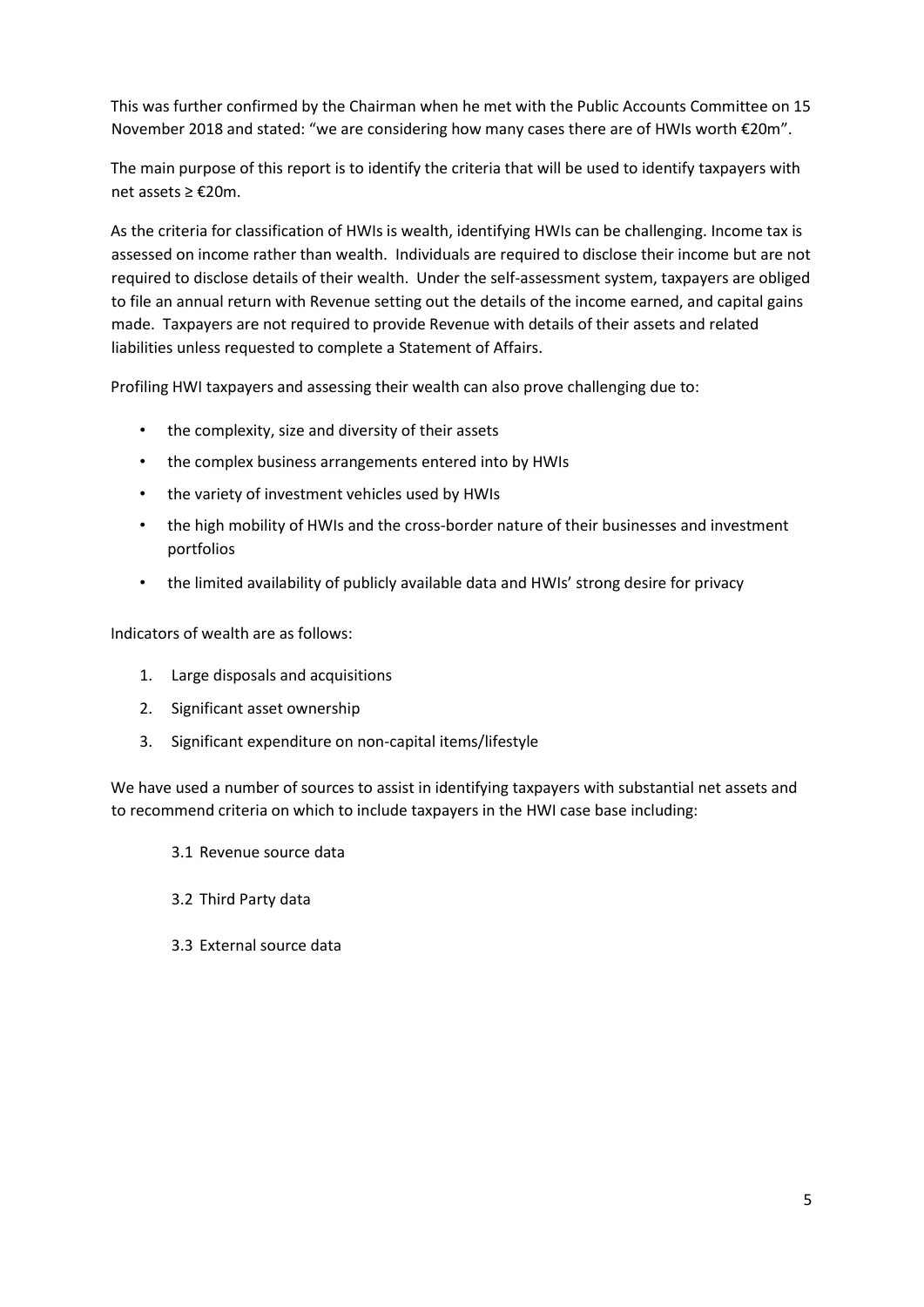# <span id="page-6-0"></span>**3. Information Sources Used to Identify HWIs**

We identified 11 sources of Revenue source data, 8 sources of third-party data and 2 Rich lists published by Irish media during 2018 as useful sources of indicators of wealth.

# *3.1 Revenue Source Data*

The data described below has been sought and the majority was available in the timeframe set. This has been analysed to assist in the identification of taxpayers with substantial net assets. Thresholds were set depending on the type of data sought. The thresholds set were lower than €20m as the intention is to share the additional data with other Divisions to assist them in reviewing their criteria for identifying their case base and risk within that case base and to facilitate the identification of taxpayers with a combination of assets who have combined net assets ≥ €20m.

## **3.1.1 Disposals ≥ €5m**

Capital gains declared by taxpayers on their Income Tax return where the total consideration ≥ €5m, for 2010 - 2017.

The threshold of €5m was chosen in order to identify large disposals (the same threshold was chosen for 3.1.2 – 3.1.6 below).

The period of 8 years was considered to be a reasonable period over which to gather the data. The 2017 Income Tax return is the most recent Income Tax return filed. The same period was also used in 3.1.2 – 3.1.6 below.

# **3.1.2 Acquisitions ≥ €5m**

Chargeable assets acquired declared by taxpayers on their Income Tax return for consideration ≥ €5m for 2010 – 2017.

## *3.1.3 Gift/Inheritance ≥ €5m*

Gifts and inheritances where the taxable amount declared on an IT 38 ≥ €5m for 2010 - 2017.

## **3.1.4 Inland Revenue Affidavit**

Estates for which an Inland Revenue Affidavit was filed for 2010-2017 where the net assets (Irish plus foreign)  $\geq$  €5m.

## **3.1.5 Stamp Duty**

Details of transactions where the consideration or the open market value on an ST 21  $\geq$  €5m for 2010 - 2017.

## **3.1.6 Trusts**

Information declared on Form 1's in respect of assets valued ≥ €5m transferred into trusts for 2010 - 2017.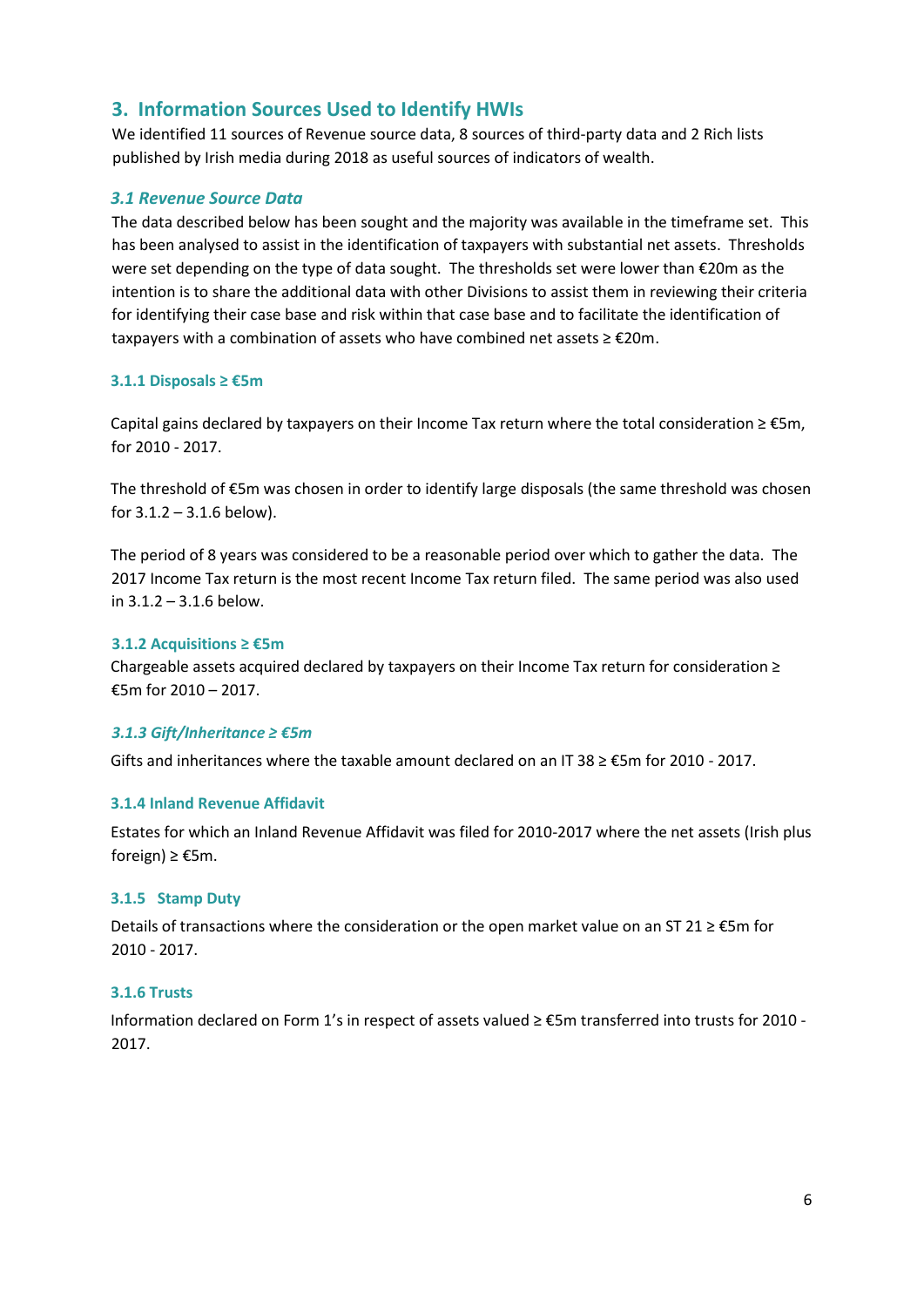# **3.1.7 Local Property Tax**

Details of taxpayers where the combined market value of properties subject to LPT ≥ €5m per the 2017 return.

The data was sought for only one year because the LPT threshold has remained the same since it commenced in 2013. It was sought for the most recent year for which an Income Tax return was obliged to be filed so that combined assets could be reviewed.

## **3.1.8.a: Ownership of Irish close companies**

Details of shareholders and their percentage shareholding in close companies where the shareholders' funds declared are ≥ €10m for CT1's filed during 2016/2017.

The threshold of €10m was chosen in order to identify high value companies. A higher threshold than the €5m used above was chosen because most companies have more than 1 shareholder and we are seeking to identify individuals with net assets ≥ €20m.

The period it was sought for was the most recent CT1 filed for periods ended 31 December 2017.

# **3.1.8.b: Ownership of cases in LCD**

Details of proprietary shareholdings in entities within LCD's case base.

Entities in the LCD's case base have a turnover ≥ €190m. The case base is not determined by net assets criteria. A list of shareholders will be obtained and then reviewed for taxpayers with net assets ≥ €20m.

The list will be based on the current LCD case base.

## **3.1.9 Income**

Details of gross income ≥ €2m as per Income Tax returns for 2015-2017.

The focus is to identify net assets. Significant income is an indicator of wealth however wealthy individuals do not necessarily receive regular high income. A threshold of €2m was chosen in order to identify individuals with significant income. The threshold is lower than €5m and was chosen mainly to assist with the identification of cases within the Medium Enterprises Division.

The period of the most recent 3 years of Income Tax returns filed was considered to be the best indicator of current significant net assets.

## **3.1.10 Foreign bank deposits**

Details of deposits made on opening foreign bank accounts ≥ €20m as per Income Tax returns for 2014-2017.

For further reports the threshold will be lowered and the period expanded to identify additional cases and in particular cases who have a combination of net assets ≥ €20m.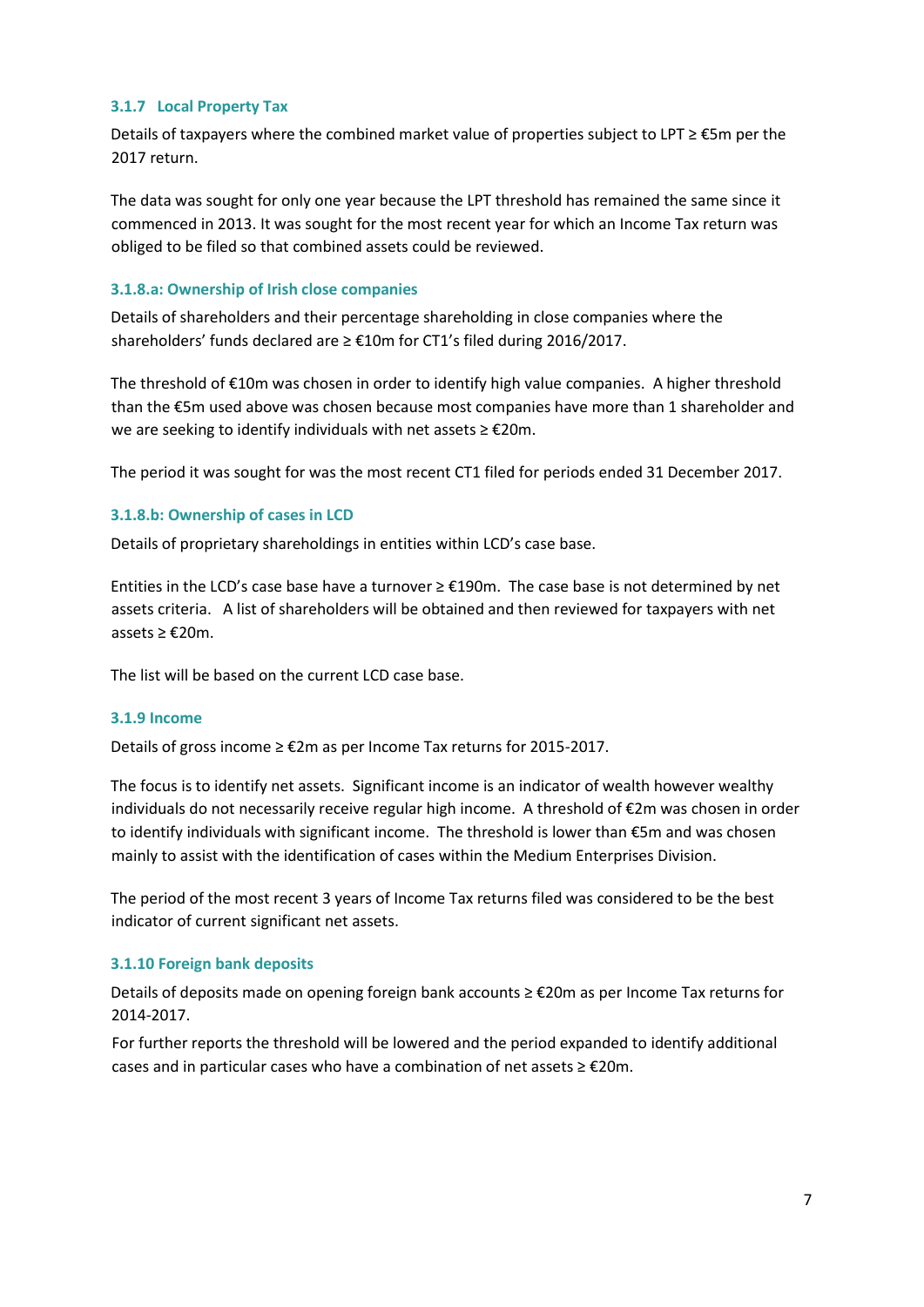# *3.2 Third Party Data*

The following 8 sources of third-party data have been analysed to assist in the identification of individuals with significant wealth:

## **Table 1 – Third Party Wealth Indicators**

| <b>Wealth indicator description</b>                                                         |
|---------------------------------------------------------------------------------------------|
| Account balance in years 2014 - 2017 ≥ €20m, estimated from deposit interest earned.        |
| Investment undertakings held in years 2014 - 2017 ≥ €20m.                                   |
| Sum of life assurance payments received in years 2014 - 2017 $\geq \epsilon$ 20m.           |
| DAC1 assets (property owned + life insurance) in years 2014 - 2017 ≥ €20m.                  |
| DAC1 incomes (income + director's fees + rents + pensions) in years 2014 - 2017 $\geq$ €5m. |
| DAC2 / CRS balances in years 2016 - 2017 ≥ €20m.                                            |
| DAC2 / CRS payments in years 2016 - 2017 $\geq$ £20m.                                       |
| FATCA payments in years 2014 - 2017 ≥ 20m.                                                  |

The third-party data used for this analysis was supplied by domestic and foreign financial institutions, domestic investment undertakings, and foreign tax administrations. It should be noted that this source of information is not completely reliable. Issues such as the following arise:

- records may be matched incorrectly
- the information on residency may be out of date
- assets held in a representative capacity may appear to be held in a personal capacity

The thresholds of €20m for assets and €5m for income were chosen as it was considered they would indicate individuals with net assets ≥ €20m.

The period used was based on the data available.

## *3.3 External Source Data*

The media prepare annual rich lists and write various reports on taxpayers which indicate substantial wealth. We have reviewed the two 2018 Rich Lists. The 2018 Rich List was the most recent list available at the time work on this report commenced.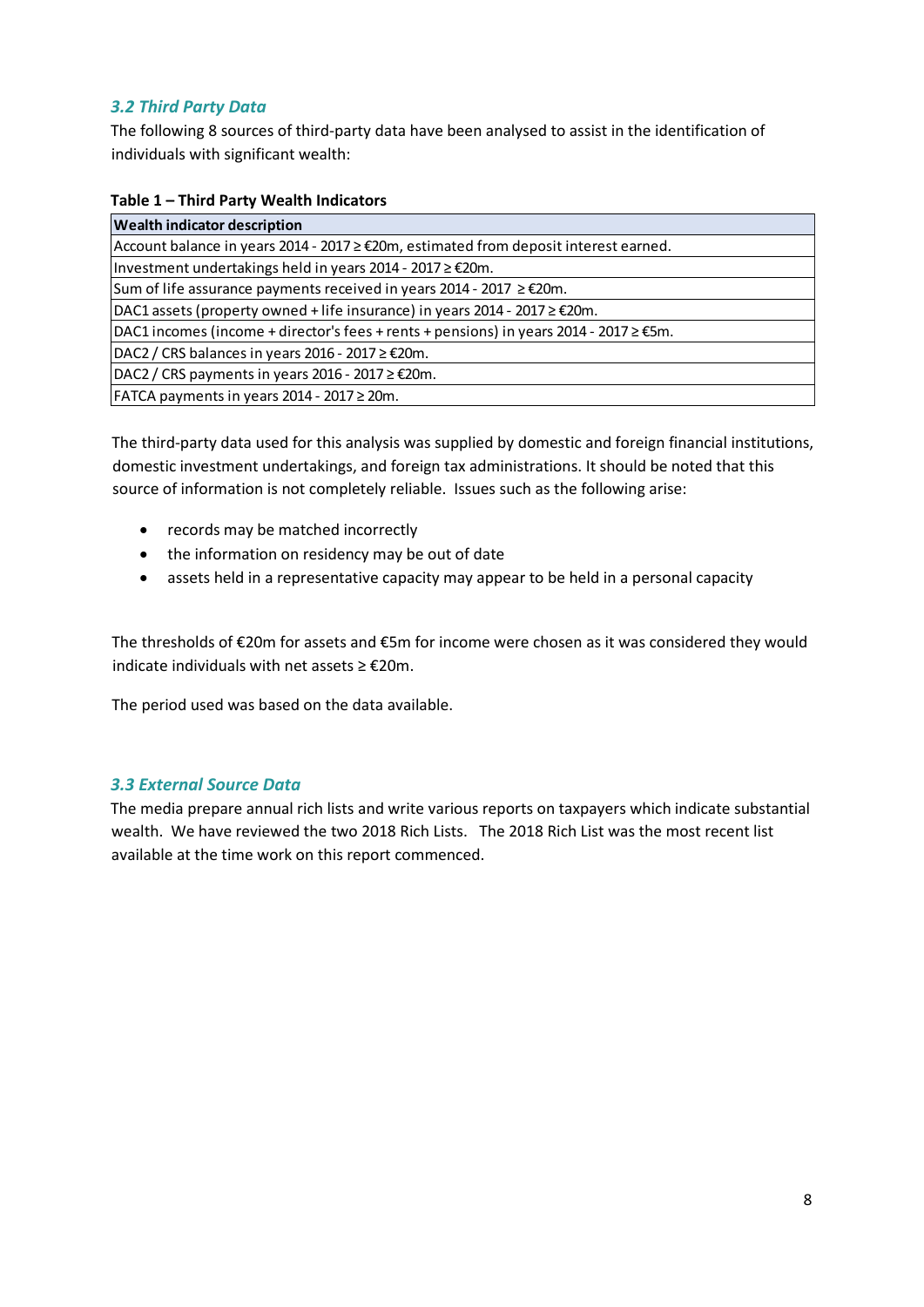# <span id="page-9-0"></span>**4. Findings**

# *4.1 Revenue Source Data*

The findings from the Revenue data are set out below.

#### **4.1.1 Disposals**

## **Table 2 – Disposals (proceeds 2010-2017)**

| Disposal (Proceeds 2010 - 2017) |                           |                |        |                  |       |                      |        |  |  |
|---------------------------------|---------------------------|----------------|--------|------------------|-------|----------------------|--------|--|--|
|                                 |                           |                |        | <b>HWI Cases</b> |       | <b>Non HWI Cases</b> |        |  |  |
|                                 | Lower Limit   Upper Limit | Taxpayer       | Value  | Taxpayer         | Value | Taxpayer             | Value  |  |  |
| €M                              | €M                        | <b>Numbers</b> | €M     | <b>Numbers</b>   | €M    | <b>Numbers</b>       | €M     |  |  |
|                                 | 10                        | 513            | 3,420  | 27               | 182   | 486                  | 3,238  |  |  |
| 10                              | 20                        | 265            | 3,699  | 29               | 433   | 236                  | 3,266  |  |  |
| 20                              | 30                        | 75             | 1,801  | 16               | 411   | 59                   | 1,390  |  |  |
| 30                              | 50                        | 47             | 1,866  | 9                | 328   | 38                   | 1,538  |  |  |
| 50                              | 100                       | 53             | 3,758  | 22               | 1,630 | 31                   | 2,128  |  |  |
| 100                             | 250                       | 24             | 3,529  | 12               | 1,906 | 12                   | 1,623  |  |  |
|                                 |                           | 977            | 18,073 | 115              | 4,890 | 862                  | 13,183 |  |  |

**Finding 4.1.1.a:** There were **140 taxpayers**, not already in LC-HWID, who disposed of assets where the combined consideration of disposals for proceeds over €5m exceeded €20m over the 8-year period 2010-2017.

**Finding 4.1.1.b:** Most of those taxpayers had more than one disposal for consideration over €5m in the 8 tax returns for that period.

**Recommendation 1: Include taxpayers with cumulative disposal proceeds ≥ €20m over the last 8 years.** 

#### **4.1.2 Acquisitions**

#### **Table 3 – Acquisitions (Value 2010-2017)**

| Acquisitions (Value 2010 - 2017) |                           |                |       |                |                  |                      |       |  |  |
|----------------------------------|---------------------------|----------------|-------|----------------|------------------|----------------------|-------|--|--|
|                                  |                           |                |       |                | <b>HWI Cases</b> | <b>Non HWI Cases</b> |       |  |  |
|                                  | Lower Limit   Upper Limit | Taxpayer       | Value | Taxpayer       | Value            | Taxpayer             | Value |  |  |
| €M                               | €M                        | <b>Numbers</b> | €M    | <b>Numbers</b> | €M               | <b>Numbers</b>       | €M    |  |  |
| 0                                | 5                         | 5              | 15    |                | 11               |                      |       |  |  |
| 5                                | 10                        | 97             | 645   | 15             | 97               | 82                   | 548   |  |  |
| 10                               | 20                        | 63             | 858   | 17             | 245              | 46                   | 613   |  |  |
| 20                               | 30                        | 29             | 708   | 9              | 228              | 20                   | 480   |  |  |
| 30                               | 50                        | 19             | 749   | 8              | 320              | 11                   | 429   |  |  |
| 50                               | 250                       | 16             | 1,034 | 9              | 523              |                      | 511   |  |  |
|                                  |                           | 229            | 4,009 | 61             | 1,424            | 168                  | 2,585 |  |  |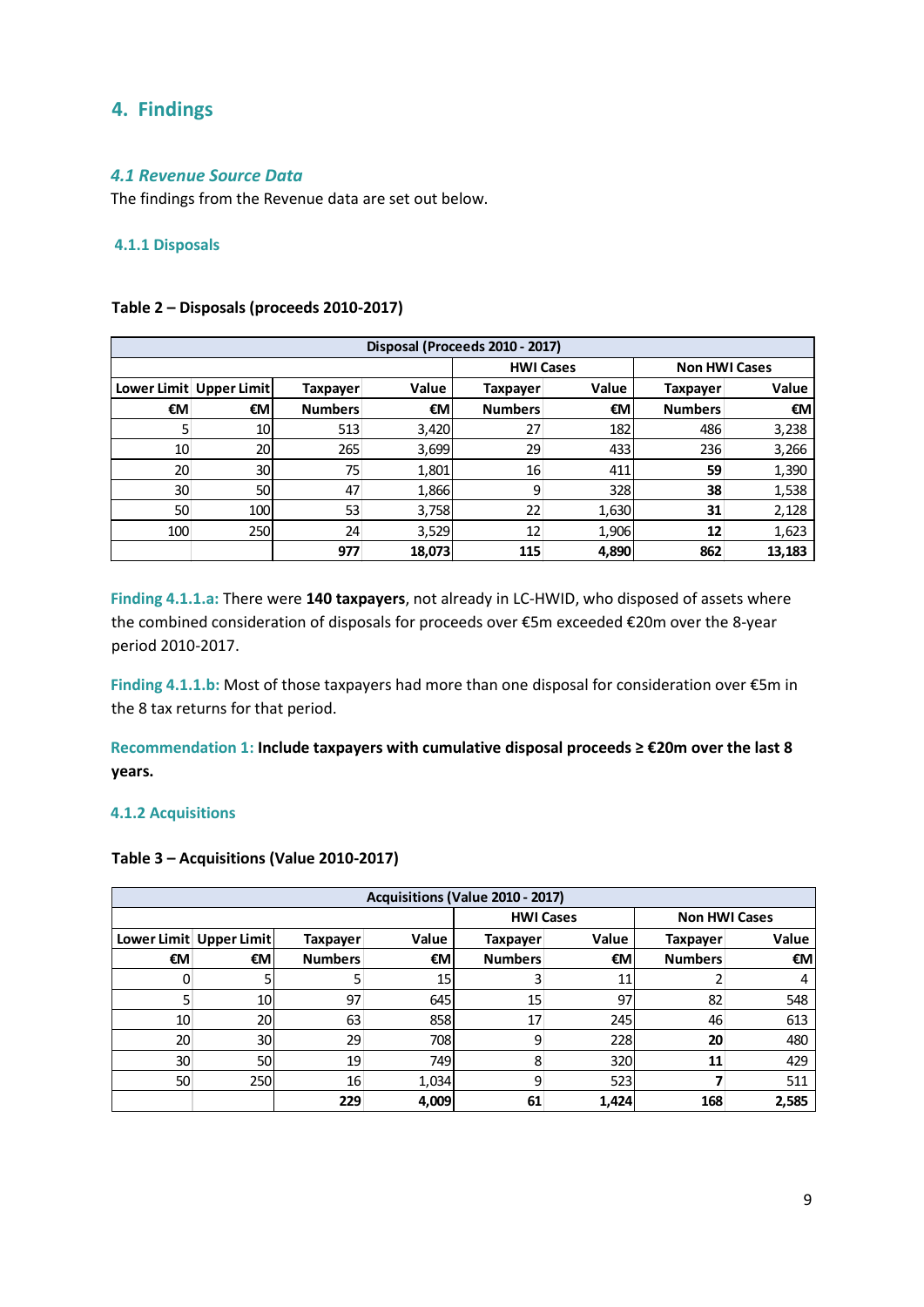**Finding 4.1.2:** There were **38 taxpayers**, not in LC-HWID, who acquired assets where the consideration exceeded €20m.

# **Recommendation 2: Include taxpayers with acquisitions ≥ €20m over the last 8 years.**

# **4.1.3 Gift/Inheritance**

It has not been possible to obtain the exact data requested to indicate large gifts/inheritances. However, the following has been provided:

- Details of 39 individuals who paid CAT ≥ €1.65m since 2010.
- Details of 12 individuals who made or received gifts/inheritances ≥ €20m since 2010.

| CAT Paid ≥ €1.65 million (2010-2017) |                         |                          |       |                  |       |                      |       |  |  |
|--------------------------------------|-------------------------|--------------------------|-------|------------------|-------|----------------------|-------|--|--|
|                                      |                         | <b>Total Tax payable</b> |       | <b>HWI Cases</b> |       | <b>Non HWI Cases</b> |       |  |  |
|                                      | Lower Limit Upper Limit | Taxpayer                 | Value | <b>Taxpayer</b>  | Value | <b>Taxpayer</b>      | Value |  |  |
| €M                                   | €M                      | <b>Numbers</b>           | €M    | <b>Numbers</b>   | €M    | <b>Numbers</b>       | €M    |  |  |
|                                      |                         | 22                       | 44    |                  | 14    | 15                   | 30    |  |  |
|                                      | 6                       | 6                        |       |                  |       |                      | 15    |  |  |
| 6                                    | 12                      | 11                       | 93    |                  | 38    |                      | 55    |  |  |
|                                      |                         | 39                       | 158   | 14               | 58    |                      | 100   |  |  |

# **Table 4 – CAT Paid ≥ €1.65million (2010-2017)**

**Finding 4.1.3.a:** There were **6 taxpayers**, not in LC-HWID who paid CAT ≥ €6m since 2010 as analysed above.

**Finding 4.1.3.b:** There were **12 taxpayers** not in LC-HWID who received gifts or inheritances ≥ €20m and **1 taxpayer** who made a gift/inheritance ≥ €20m since 2010.

**Recommendation 3: Include taxpayers who made or received gifts/inheritances ≥ €20m over the last 8 years.** 

# **4.1.4 Inland Revenue Affidavit**

## **Table 5 – Inland Revenue Affidavit (2010-2017)**

|    | Inland Revenue Affidavit (2010-2017) |                |       |                |                  |                      |       |  |  |  |
|----|--------------------------------------|----------------|-------|----------------|------------------|----------------------|-------|--|--|--|
|    |                                      |                |       |                | <b>HWI Cases</b> | <b>Non HWI Cases</b> |       |  |  |  |
|    | Lower Limit Upper Limit              | Taxpayer       | Value | Taxpayer       | Value            | Taxpayer             | Value |  |  |  |
| €M | €M                                   | <b>Numbers</b> | €M    | <b>Numbers</b> | €M               | <b>Numbers</b>       | €M    |  |  |  |
|    | 10                                   | 175            | 1,205 |                | 6                | 174                  | 1,199 |  |  |  |
| 10 | 20                                   | 63             | 856   |                | 22               | 61                   | 834   |  |  |  |
| 20 | 30                                   | 13             | 317   |                |                  | 13                   | 317   |  |  |  |
| 30 | 50                                   | 6              | 207   |                |                  | 6                    | 207   |  |  |  |
| 50 | 100                                  | 6              | 363   |                | 110              | 4                    | 253   |  |  |  |
|    |                                      | 263            | 2,948 |                | 138              | 258                  | 2,810 |  |  |  |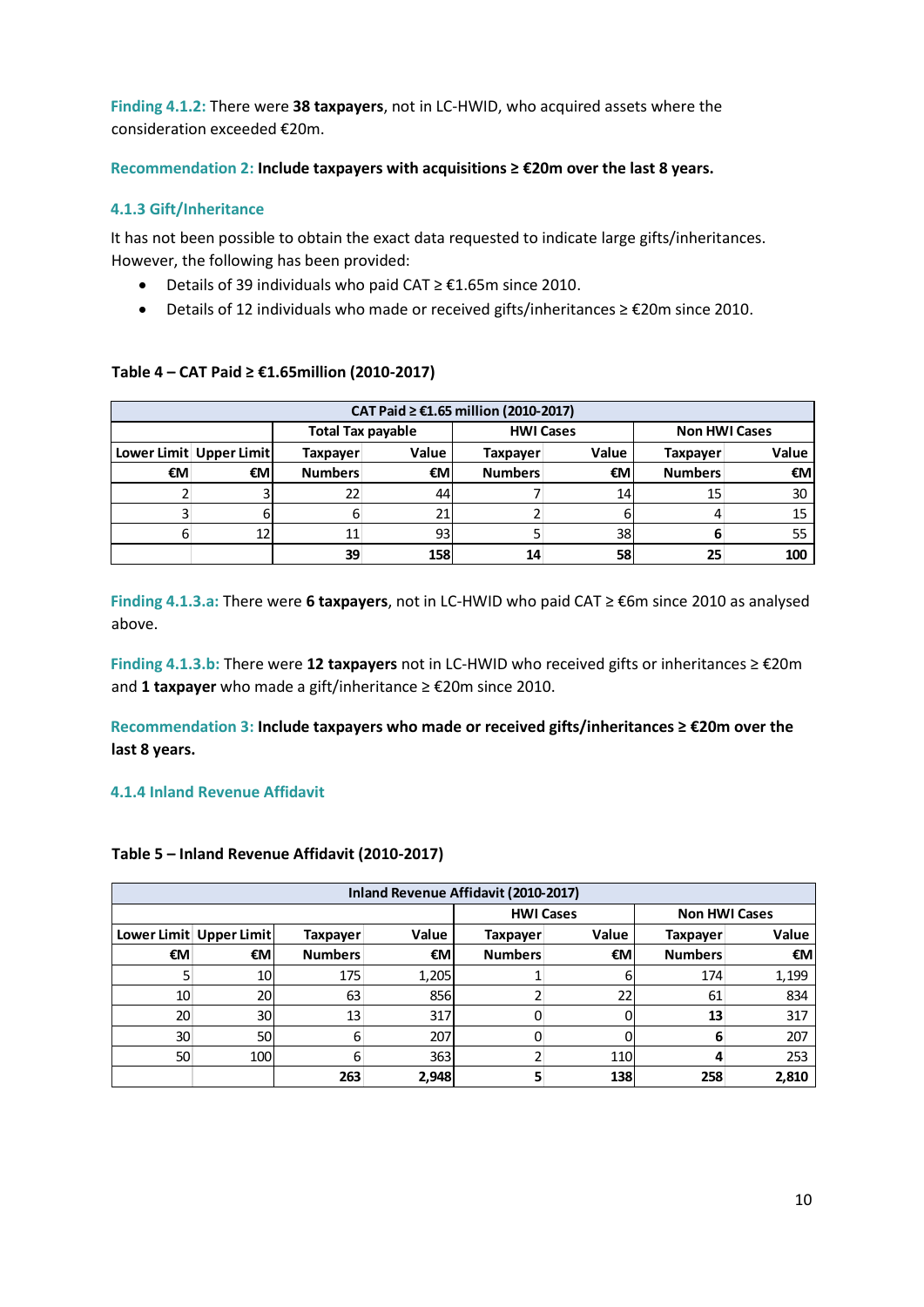**Finding 4.1.4:** There were **23 taxpayers**, not in LC-HWID, who died and left assets where the net value ≥ €20m. There were **2 beneficiaries** identified who inherited assets ≥ €20m.

**Recommendation 4**: **Include the estate of taxpayer's worth ≥ €20m. Identify the deceased taxpayers and include them and their estate in the case base. Case managers to review beneficiaries who received gifts/inheritances ≥ €20m for inclusion as HWIs and others who received high value gifts/inheritances.** 

# **4.1.5 Stamp duty**

The data set detailed 8,700 transactions over the 8 years where the market value or consideration ≥ €5m. Transactions include gifts and sales and exempt transactions such as company reorganisations. The table below shows all transactions at a value of ≥ €20m analysed between companies in LCD and not in LCD. Most transactions are done by companies and not by individual taxpayers.

|             | eStamping LCD Corporate (Value 2010 - 2017) |                 |           |                  |           |                      |           |  |  |  |
|-------------|---------------------------------------------|-----------------|-----------|------------------|-----------|----------------------|-----------|--|--|--|
|             |                                             |                 |           | <b>LCD Cases</b> |           | <b>Non LCD Cases</b> |           |  |  |  |
| Lower Limit | Upper Limit                                 | <b>Taxpayer</b> | Value     | <b>Taxpayer</b>  | Value     | <b>Taxpayer</b>      | Value     |  |  |  |
| €M          | €M                                          | <b>Numbers</b>  | €M        | <b>Numbers</b>   | €M        | <b>Numbers</b>       | €M        |  |  |  |
| 20          | 30                                          | 437             | 10,627    | 84               | 2,048     | 353                  | 8,579     |  |  |  |
| 30          | 40                                          | 275             | 9,430     | 57               | 2,017     | 218                  | 7,413     |  |  |  |
| 40          | 50                                          | 209             | 9,298     | 52               | 2,346     | 157                  | 6,952     |  |  |  |
| 50          | 100                                         | 484             | 33,947    | 117              | 8,362     | 367                  | 25,585    |  |  |  |
| 100         | 250                                         | 302             | 49,572    | 105              | 17,728    | 197                  | 31,844    |  |  |  |
| 250         | 1Bn                                         | 235             | 116,441   | 109              | 52,187    | 126                  | 64,254    |  |  |  |
| 1Bn         | 5Bn                                         | 184             | 383,647   | 92               | 168,053   | 92                   | 215,594   |  |  |  |
|             | $>$ 5Bn                                     | 57              | 2,069,073 | 29               | 1,425,271 | 28                   | 643,802   |  |  |  |
|             |                                             | 2,183           | 2,682,035 | 645              | 1,678,012 | 1,538                | 1,004,023 |  |  |  |

#### **Table 6 – eStamping Corporate (proceeds 2010-2017)**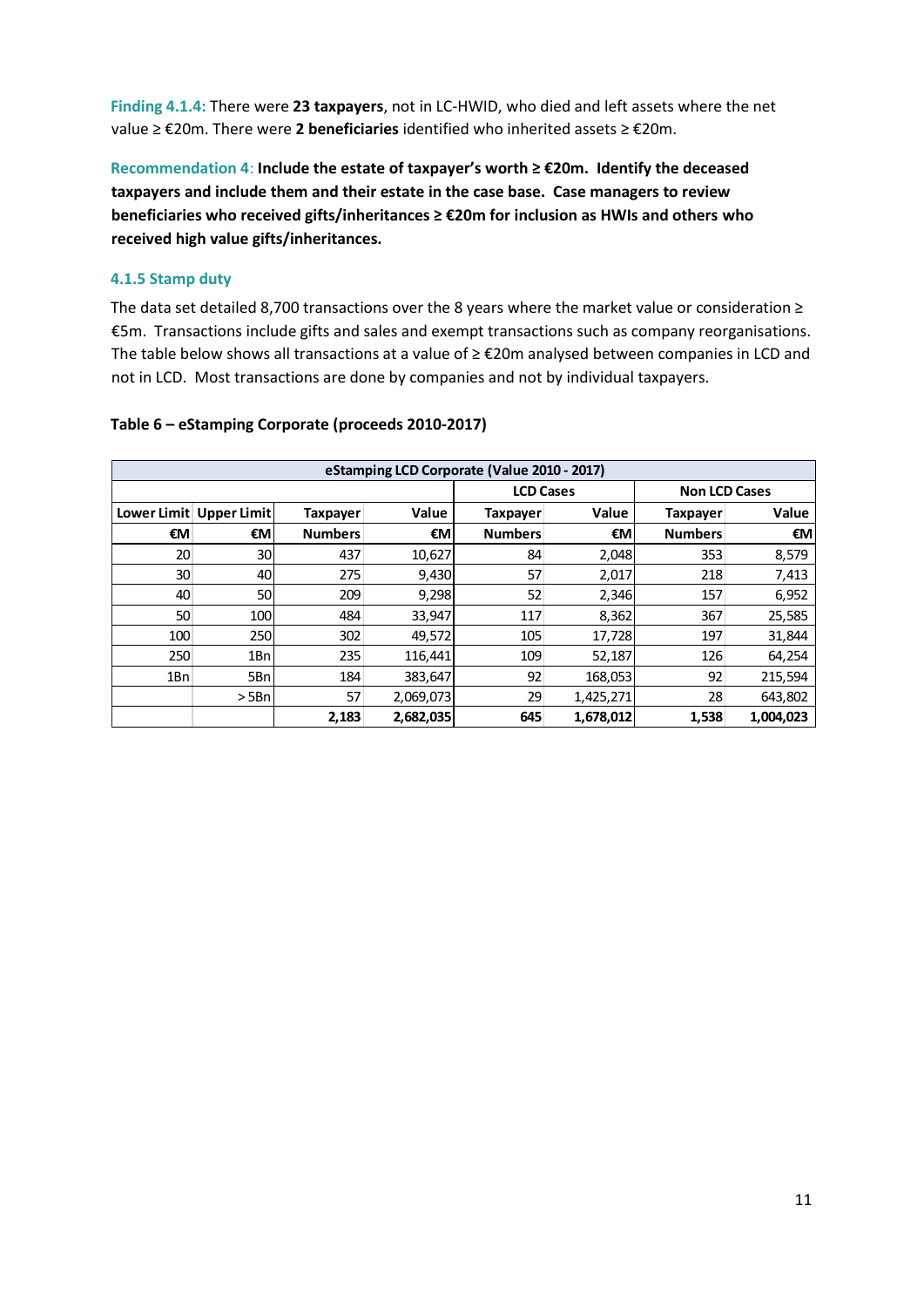Table 7 analyses transactions where an **individual taxpayer** sold/transferred assets at a value of ≥ €20m. Further detailed analysis can be done to identify the individuals where they were not the direct seller/transferor.

| Stamp Duty Value ≥ €20M (2010-2017) |                         |                            |       |                  |       |                      |       |  |  |
|-------------------------------------|-------------------------|----------------------------|-------|------------------|-------|----------------------|-------|--|--|
|                                     |                         | <b>Total Consideration</b> |       | <b>HWI Cases</b> |       | <b>Non HWI Cases</b> |       |  |  |
|                                     | Lower Limit Upper Limit | <b>Taxpayer</b>            | Value | <b>Taxpayer</b>  | Value | Taxpayer             | Value |  |  |
| €M                                  | €M                      | <b>Numbers</b>             | €M    | <b>Numbers</b>   | €M    | <b>Numbers</b>       | €M    |  |  |
| 20                                  | 30                      | 88                         | 2,118 | 20               | 485   | 68                   | 1,633 |  |  |
| 30                                  | 40                      | 51                         | 1,749 | 9                | 324   | 42                   | 1,425 |  |  |
| 40                                  | 50                      | 21                         | 930   | 6                | 267   | 15                   | 663   |  |  |
| 50                                  | 60                      | 10                         | 556   | 0                |       | 10                   | 556   |  |  |
| 60                                  | 70                      | 6                          | 387   | 3                | 195   | 3                    | 192   |  |  |
| 70                                  | 80                      | 5                          | 374   |                  | 148   | 3                    | 226   |  |  |
| 80                                  | 100                     | 14                         | 1,247 |                  | 431   | 9                    | 816   |  |  |
| 100                                 | 367                     | 12                         | 2,408 | 6                | 1,131 | 6                    | 1,277 |  |  |
|                                     |                         | 207                        | 9,769 | 51               | 2,981 | 156                  | 6,788 |  |  |

## **Table 7 – Stamp Duty Value ≥ €20m (2010-2017)**

**Finding 4.1.5:** There were 156 transactions by taxpayers not in LC-HWID who transferred assets worth ≥ €20m, however there were a number of taxpayers with more than one transaction. There were **131 unique individual taxpayers**, not in LC-HWID who were **transferors** and **8 taxpayers** who were **transferees**.

**Recommendation 5**: **Include the transferor and transferee of assets worth ≥ €20m based on Stamp Duty transactions declared since 1.1.2010. Further work to be done to identify the individuals who own assets held through corporate structures.** 

# **4.1.6 Trusts**

Information for assets transferred into trusts as declared on Form 1, for 2013-2017 was received. (information for 2010 – 2012 was not readily available).

It contained **2 trusts** set up during that period with transfers of €32m and €26m from the estate of 2 deceased taxpayers who were already in the LC-HWID case base. The trusts were not in LC-HWID.

There were no other assets of substantial value declared on Form 1 as transferred into trusts during that five-year period.

**Finding 4.1.6.a:** There were **2 taxpayers** in LC-HWID, who transferred assets worth ≥ €20m into a trust.

**Finding 4.1.6.b:** The trusts are entities that are not individuals and therefore are not primary cases however they do belong in LC-HWID because they are connected with the existing case base.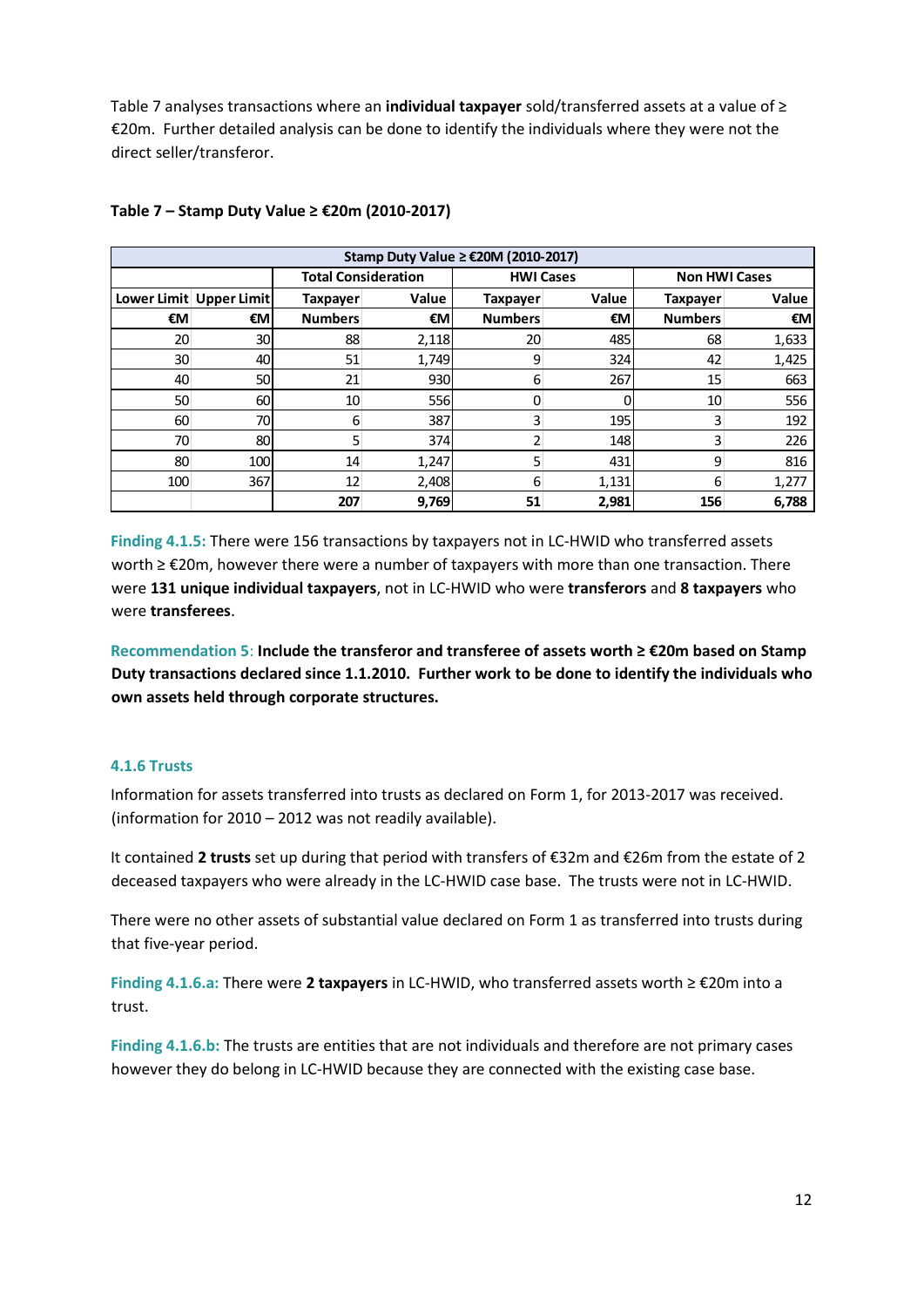**Recommendation 6**: **Include trusts where assets worth ≥ €20m have been transferred into a trust since 1.1.2010. Include the settlor/their estate if not already in LC-HWID. 4.1.7 LPT** 

|    | LPT (2017)                |                |       |                |                  |                      |       |  |  |  |
|----|---------------------------|----------------|-------|----------------|------------------|----------------------|-------|--|--|--|
|    |                           |                |       |                | <b>HWI Cases</b> | <b>Non HWI Cases</b> |       |  |  |  |
|    | Lower Limit   Upper Limit | Taxpayer       | Value | Taxpayer       | Value            | <b>Taxpayer</b>      | Value |  |  |  |
| €M | €M                        | <b>Numbers</b> | €M    | <b>Numbers</b> | €M               | <b>Numbers</b>       | €M    |  |  |  |
|    | 10                        | 140            | 931   | 24             | 155              | 116                  | 776   |  |  |  |
| 10 | 20                        | 25             | 299   | 8              | 92               | 17                   | 207   |  |  |  |
| 20 | 30                        | 3              | 71    |                | 71               |                      |       |  |  |  |
| 30 | 50                        |                | 74    |                |                  |                      | 74    |  |  |  |
| 50 | 250                       |                |       |                |                  |                      | 0     |  |  |  |
|    |                           | 170            | 1,375 | 35             | 318              | 135                  | 1,057 |  |  |  |

# **Table 8 – LPT (2017)**

**Finding 4.1.7:** There were **2 taxpayers**, not in LC-HWID, who declared residential properties worth ≥ €20m for LPT purposes in 2017.

**Recommendation 7: Include taxpayers who hold properties worth ≥ €20m for LPT purposes for 2017.** 

# **4.1.8 Corporate Ownership**

We agreed 2 main approaches would be used to identify individuals who hold shareholdings in companies worth ≥ €20m. The first is by using the information in the CT1 filed by companies. The second is to review the case base of LCD and identify the beneficial owners of Irish resident companies.

## **4.1.8.1 Ownership of Close Companies**

The data set contained 648 companies with shareholders' funds ≥ €20m, as per the CT1 filed during 2016/2017. The number of companies declaring large net shareholder funds are analysed in table 9 between those in LCD and those not in LCD.

| Table 9 – Company Net Shareholders Funds per CT1 (2016/2017) |  |
|--------------------------------------------------------------|--|
|                                                              |  |

|     | Company Net Shareholders Funds per CT1 (2016/2017) |                |         |                  |         |                 |                      |  |  |  |
|-----|----------------------------------------------------|----------------|---------|------------------|---------|-----------------|----------------------|--|--|--|
|     |                                                    |                |         | <b>LCD Cases</b> |         |                 | <b>Non LCD Cases</b> |  |  |  |
|     | Lower Limit   Upper Limit                          | Taxpayer       | Value   | Taxpayer         | Value   | <b>Taxpayer</b> | Value                |  |  |  |
| €M  | €M                                                 | <b>Numbers</b> | €M      | <b>Numbers</b>   | €M      | <b>Numbers</b>  | €M                   |  |  |  |
| 20  | 30                                                 | 219            | 5,235   | 54               | 1,303   | 165             | 3,932                |  |  |  |
| 30  | 50                                                 | 165            | 6,351   | 50               | 1,917   | 115             | 4,434                |  |  |  |
| 50  | 100                                                | 142            | 9,714   | 49               | 3,413   | 93              | 6,301                |  |  |  |
| 100 | 250                                                | 76             | 11,737  | 33               | 5,165   | 43              | 6,572                |  |  |  |
|     | $>250$                                             | 46             | 140,979 | 29               | 101,407 | 17              | 39,572               |  |  |  |
|     |                                                    | 648            | 174,016 | 215              | 113,205 | 433             | 60,811               |  |  |  |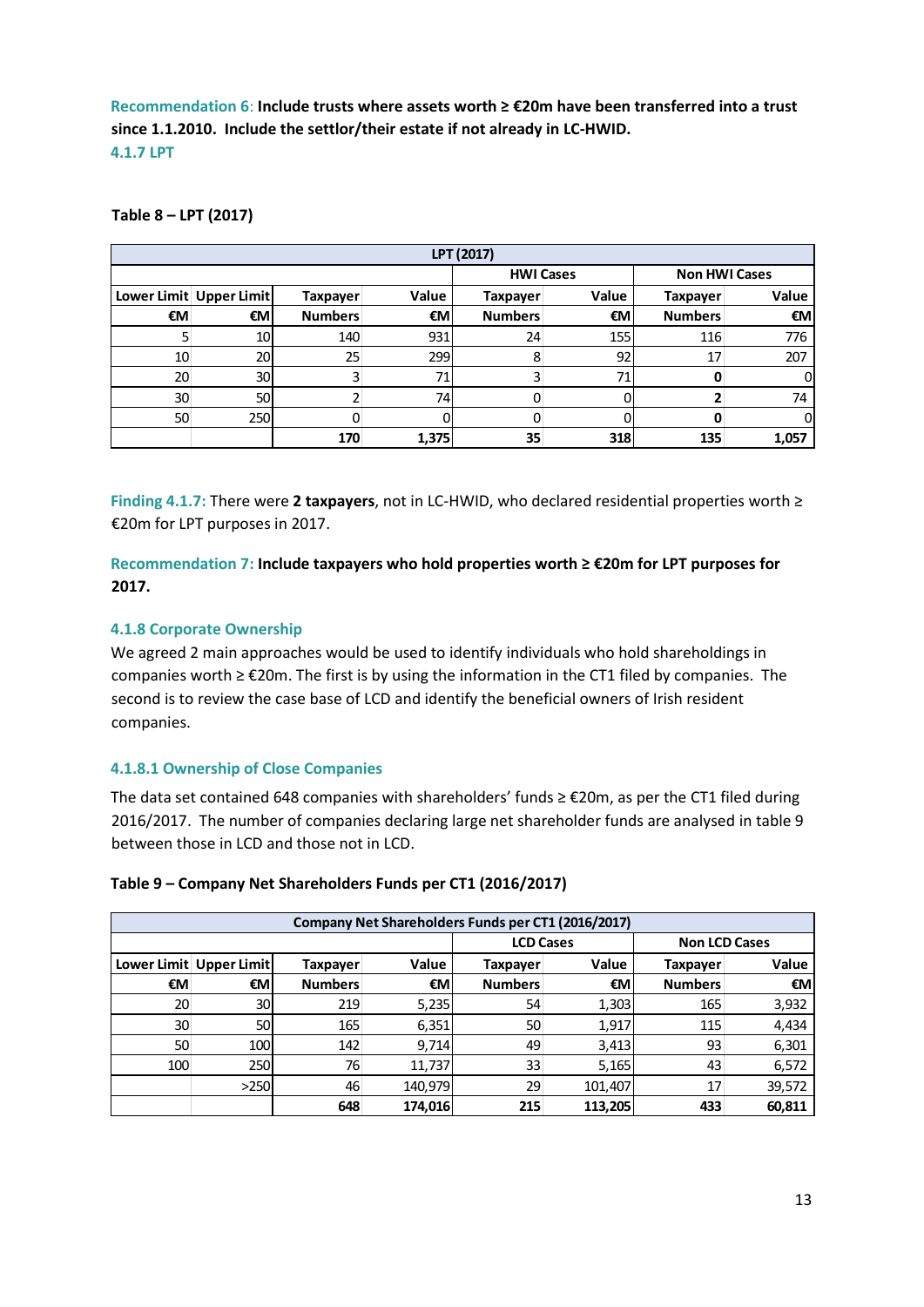Table 10 analyses where an **individual taxpayer** is listed as a shareholder with a shareholding ≥ €20m. Further analysis will be done to identify the ultimate individual shareholder of companies held through a corporate structure.

|     | Shareholders Funds Per CT1 (2016/2017) |                |                  |                |                      |                |       |  |  |  |
|-----|----------------------------------------|----------------|------------------|----------------|----------------------|----------------|-------|--|--|--|
|     |                                        |                | <b>HWI Cases</b> |                | <b>Non HWI Cases</b> |                |       |  |  |  |
|     | Lower Limit   Upper Limit              | Taxpayer       | Value            | Taxpayer       | Value                | Taxpayer       | Value |  |  |  |
| €M  | €M                                     | <b>Numbers</b> | €M               | <b>Numbers</b> | €M                   | <b>Numbers</b> | €M    |  |  |  |
| 20  | 30                                     | 63             | 1,544            | 14             | 351                  | 49             | 1,193 |  |  |  |
| 30  | 50                                     | 55             | 2,106            | 17             | 621                  | 38             | 1,485 |  |  |  |
| 50  | 100                                    | 26             | 1,760            | 8              | 551                  | 18             | 1,209 |  |  |  |
| 100 | 250                                    | 4              | 740              |                | 462                  |                | 278   |  |  |  |
|     | $>250$                                 |                | 431              |                | 431                  | 0              | 0     |  |  |  |
|     |                                        | 149            | 6,581            | 43             | 2,416                | 106            | 4,165 |  |  |  |

# **Table 10 – Shareholders Funds Per CT1 (2016/2017)**

**Finding 4.1.8.1:** There were **93 taxpayers**, not in LC-HWID, who held shares in close companies and the shareholding was worth ≥ €20m per CT1 filed during 2016/2017. (A number of shareholders appeared more than once).

**Recommendation 8: Include shareholders where their percentage shareholding in companies is ≥ €20m based on the company's shareholders' funds.** 

# **4.1.8.2 Ownership of Other Large Corporates**

**Recommendation 8.1: Include proprietary directors/shareholders of corporates within the LCD case base. Further analysis will be done to identify ultimate shareholders.**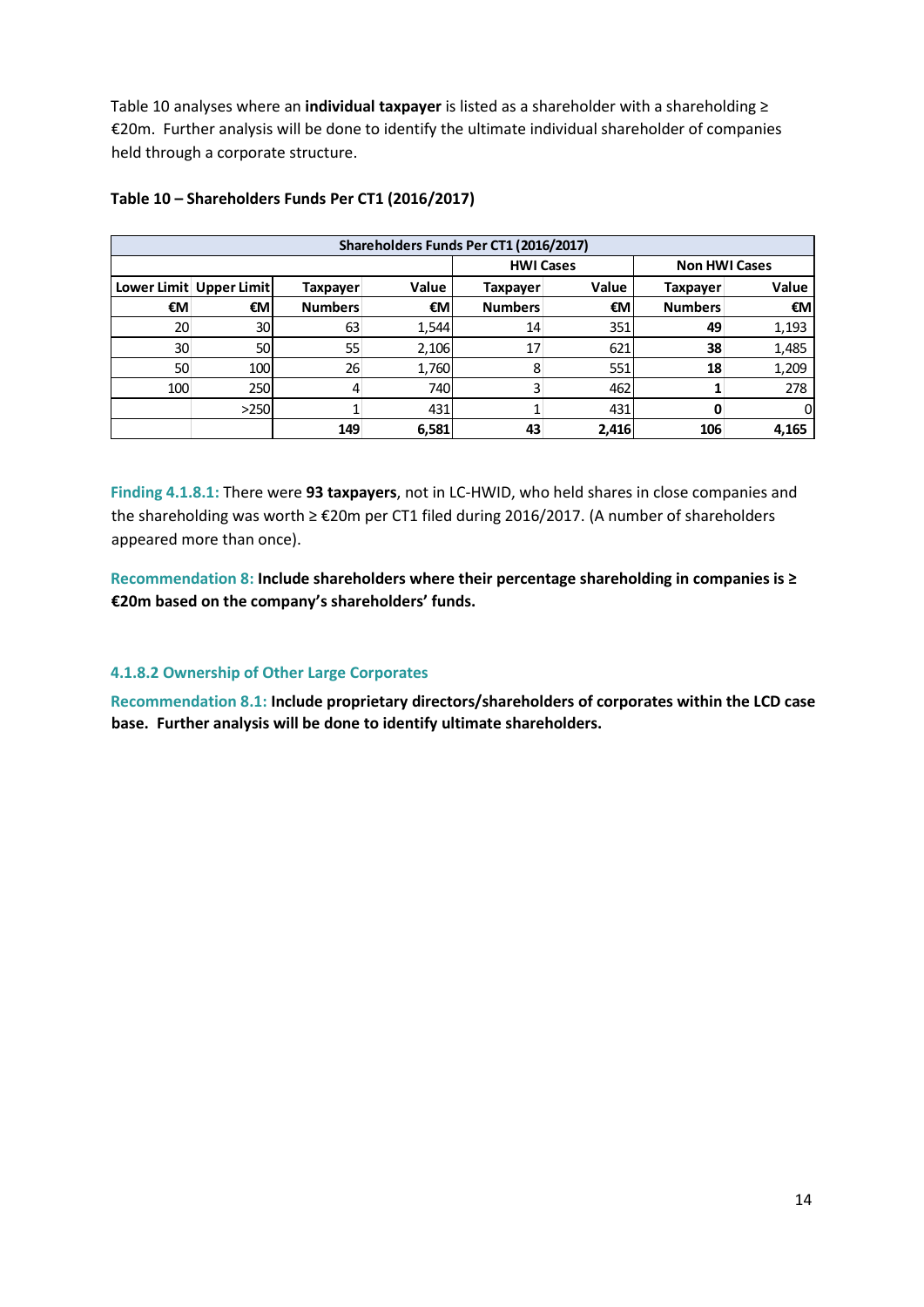#### **4.1.9 Gross income**

| Gross Income (2015 - 2017) |                           |                 |                  |                |                      |                 |       |
|----------------------------|---------------------------|-----------------|------------------|----------------|----------------------|-----------------|-------|
|                            |                           |                 | <b>HWI Cases</b> |                | <b>Non HWI Cases</b> |                 |       |
|                            | Lower Limit   Upper Limit | <b>Taxpayer</b> | Value            | Taxpayer       | Value                | <b>Taxpayer</b> | Value |
| €M                         | €M                        | <b>Numbers</b>  | €M               | <b>Numbers</b> | €M                   | <b>Numbers</b>  | €M    |
| ∠                          | 5                         | 221             | 626              | 26             | 79                   | 195             | 547   |
| 5                          | 15                        | 72              | 606              | 16             | 146                  | 56              | 460   |
| 15                         | 20                        | 12              | 203              | 4              | 68                   | 8               | 135   |
| 20                         | 30                        | 10              | 251              |                | <b>126</b>           | 5               | 125   |
| 30                         | 50                        | 3               | 122              |                | 35                   |                 | 87    |
| 50                         | 250                       | 7               | 738              | 4              | 500                  | 3               | 238   |
|                            | >250                      | ำ               | 598              |                | 598                  | 0               | 0     |
|                            |                           | 327             | 3,144            | 58             | 1,552                | 269             | 1,592 |

## **Table 11 – Gross Income (2015-2017)**

**Finding 4.1.9:** There were **10 taxpayers**, not in LC-HWID, who had gross income ≥ €20m in 1 year during 2015-2017 (5 taxpayers) or had combined income ≥ €20m over those 3 years (5 taxpayers).

**Recommendation 9**: **Include taxpayers where their gross income per their Form 11 during 2015- 2017 ≥ €20m.**

## **4.1.10 Foreign Deposits**

Form 11 seeks details of the amount of money deposited on opening foreign bank accounts. We sought details of sums deposited ≥ €20m per Form 11 from 2014 – 2017.

**Finding 4.1.10:** There were **4 taxpayers** who were already in LC-HWID and **1 taxpayer** not in LC-HWID.

**Recommendation 10**: **Include taxpayers where their foreign deposits per their Form 11 during 2014-2017 ≥ €20m.**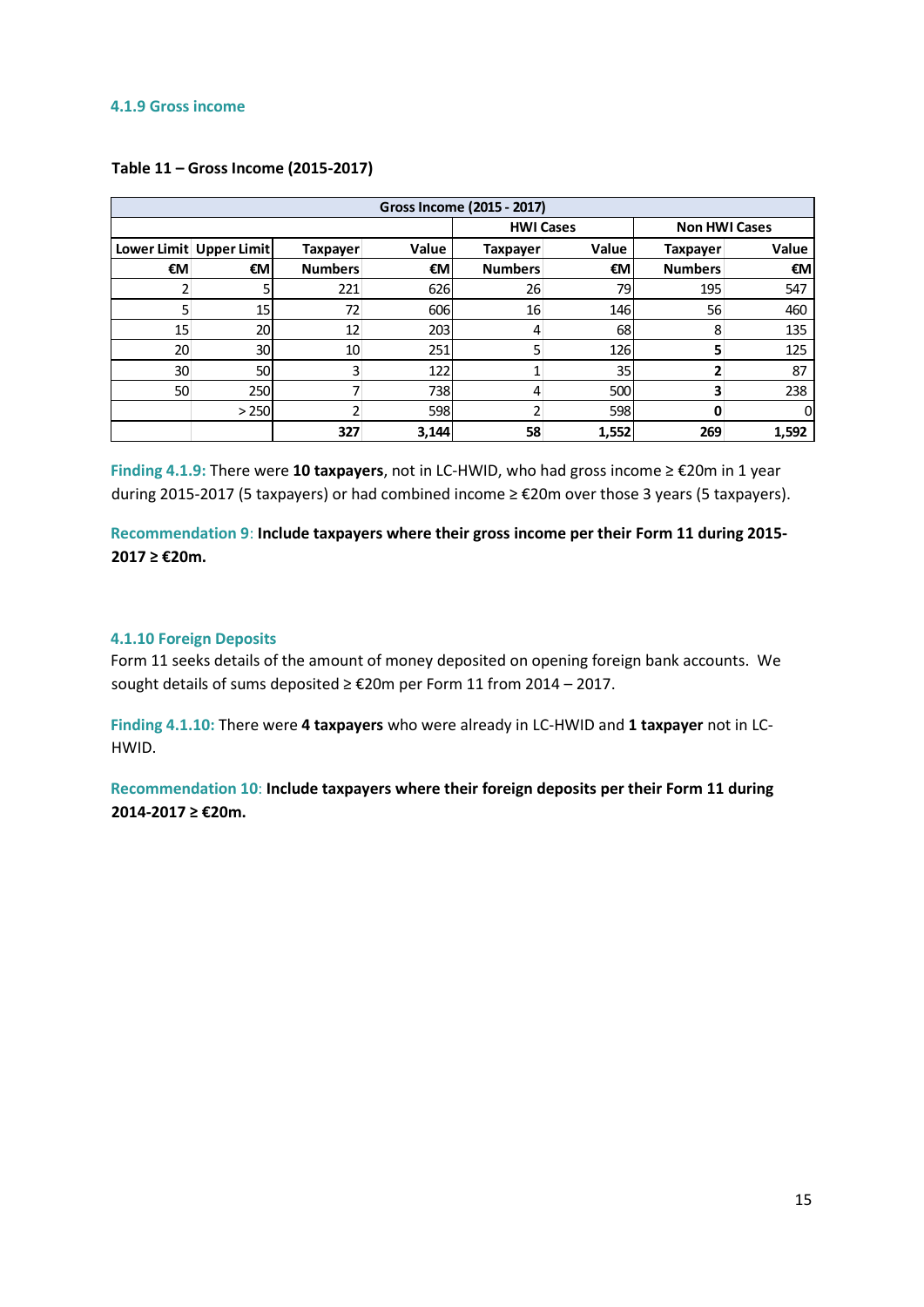# *4.2 Third Party Data*

The following is the result from the 8 third party data sources.

#### **Table 12 – Third Party Data Criteria**

| <b>Summary of Criteria</b>                                                    | <b>Total Cases</b> | <b>HWI Cases</b> | <b>Non HWI Cases</b> |
|-------------------------------------------------------------------------------|--------------------|------------------|----------------------|
| Deposits estimated ≥ €20m based on interest                                   | 37                 | 14               | 23                   |
| Investment Undertakings over 4 years ≥ €20m                                   |                    |                  |                      |
| Life assurance payments over 4 years ≥ €20m                                   |                    |                  |                      |
| DAC 1 assets over 4 years $\geq \text{\textsterling}20m$                      |                    |                  |                      |
| DAC 1 incomes over 4 years $\geq \text{\ensuremath{\mathsf{\mathfrak{E}Sm}}}$ |                    |                  |                      |
| DAC 2 balances over 2 years ≥ €20m                                            | 82                 | 27               | 55                   |
| DAC 2 payments over 2 years ≥ €20m                                            | 45                 | 18               | 27                   |
| FATCA payments over 4 years $\geq \text{\textsterling}20m$                    |                    |                  |                      |
|                                                                               |                    |                  |                      |
| Total (exclude duplicates)                                                    | 139                | Δ4               | 95                   |

As the data is not fully reliable a level of appraising has been done to see if the information is correct. The third party may be using out of date information where the taxpayer informed them they were Irish resident at the time when asked.

**Recommendation 11: Include taxpayers where their net assets appear ≥ €20m based on the 8 third party data rules outlined above – this includes non-residents.**

# *4.3 External Source Data*

#### **Table 13 – 2018 Rich List**

| 2018 Rich List                                  |                    |                    |                     |         |
|-------------------------------------------------|--------------------|--------------------|---------------------|---------|
|                                                 | <b>Total Cases</b> | Sunday Independent | <b>Sunday Times</b> | On Both |
|                                                 |                    | List               | List                | Lists   |
| Family/Business groupings on Rich Lists         |                    | 249                | 300                 |         |
| HWID cases on Rich Lists                        | 225                | 199                | 200                 | 174     |
| Non HWI - Net assets > €20m                     | 68                 | 43                 | 56                  | 31      |
| Non HWI - Not registered, appear non resident   | 99                 | 50                 | 81                  | 32      |
| Non HWI - Non Resident, net Irish assets ≤ €20m | 60                 | 35                 | 50                  | 25      |
| Non HWI - Resident, net assets ≤ €20m           | 24                 | 17                 | 19                  | 12      |
|                                                 |                    |                    |                     |         |
|                                                 | 476                | 344                | 406                 | 274     |

The Rich List names individuals and family/business groups. Each of the taxpayers named (even if part of a family/business group) have been profiled and so the numbers profiled exceed the 249/300 per the list.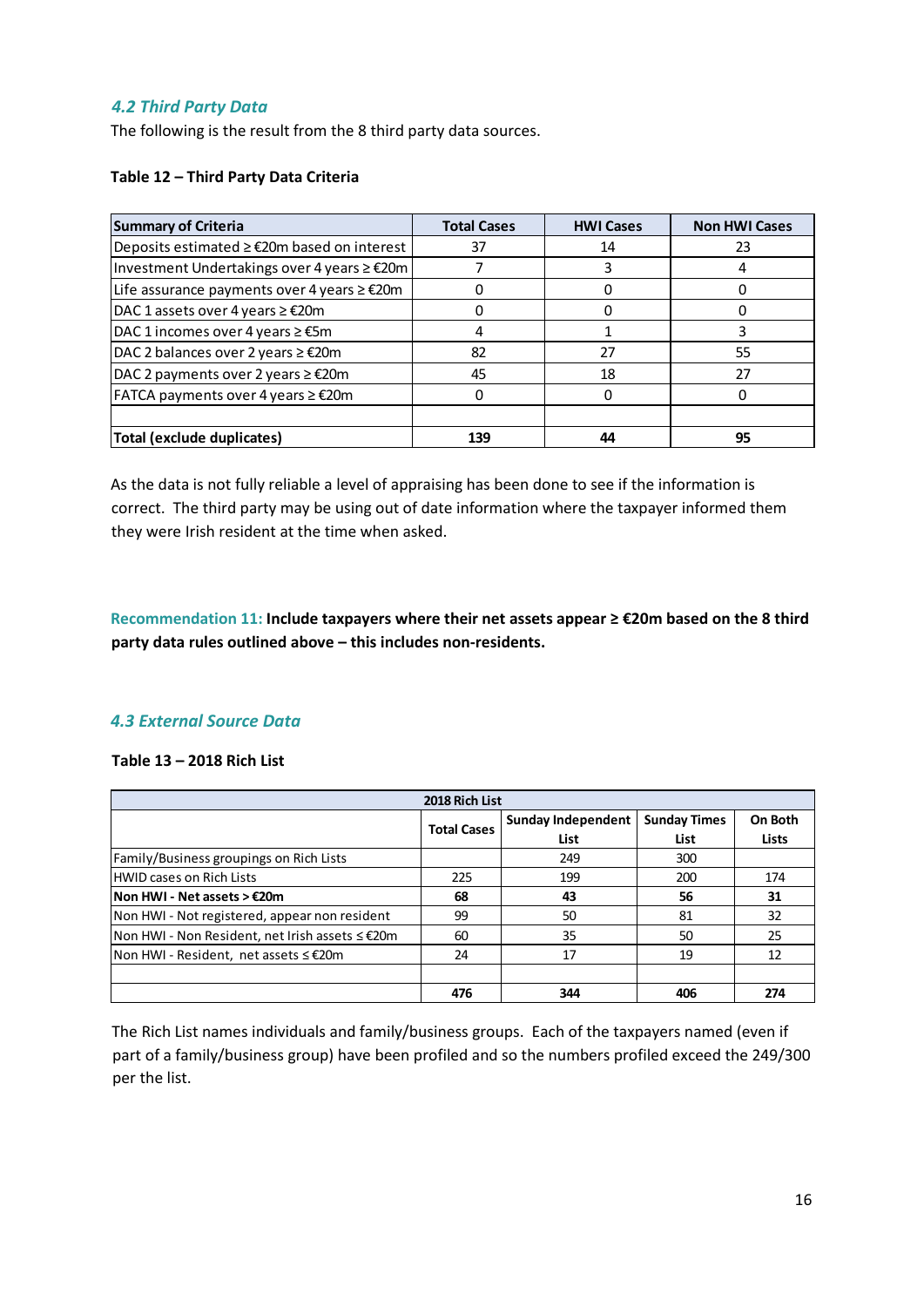**Finding 4.3.1:** There were **68 taxpayers** on the Rich Lists not in LC-HWID, who are registered for tax in Ireland and from a brief profile appear to have net assets ≥ €20m.

Of the 68 taxpayers identified, 35 of them were also identified using the criteria above, from Revenue source data or third-party data. The main criteria under which they were identified was shareholders funds.

We have reviewed the reasons why the remaining 33 taxpayers were identified from the Rich lists, and not identified using the criteria above, to see if there are additional sources of identification we need to add.

The additional 33 cases were not identified in the findings above for the following reasons:

- beneficial owners of companies held through a corporate structure (12 cases)
- resident taxpayers appear to be large shareholders in high value non-resident companies (9 cases). Non-resident companies have not been reviewed as part of this report
- a combination of shareholdings or disposals over €20m (7 cases)
- disposal of large shareholdings in Irish companies in 2018, the value of the shareholdings appeared lower than €20m based on net assets per recent CT1 filed (4 cases)
- disposal of high value shares prior to 2010 and therefore not included in the disposal or stamp duty criteria above (1 case)

In conclusion in addition to seeking to identify taxpayers with a combination of assets ≥ €20m and beneficial ownership through corporate structures, further consideration should be given to identifying resident taxpayers who hold shareholdings in high value non-resident companies.

**Recommendation 12: LC-HWID to carry out an annual review of the Rich Lists. Include taxpayers where their net assets appear ≥ €20m based on an annual appraisal of the additions to the list.** 

**Recommendation 13: Consideration to be given to identifying ownership of non-resident companies.**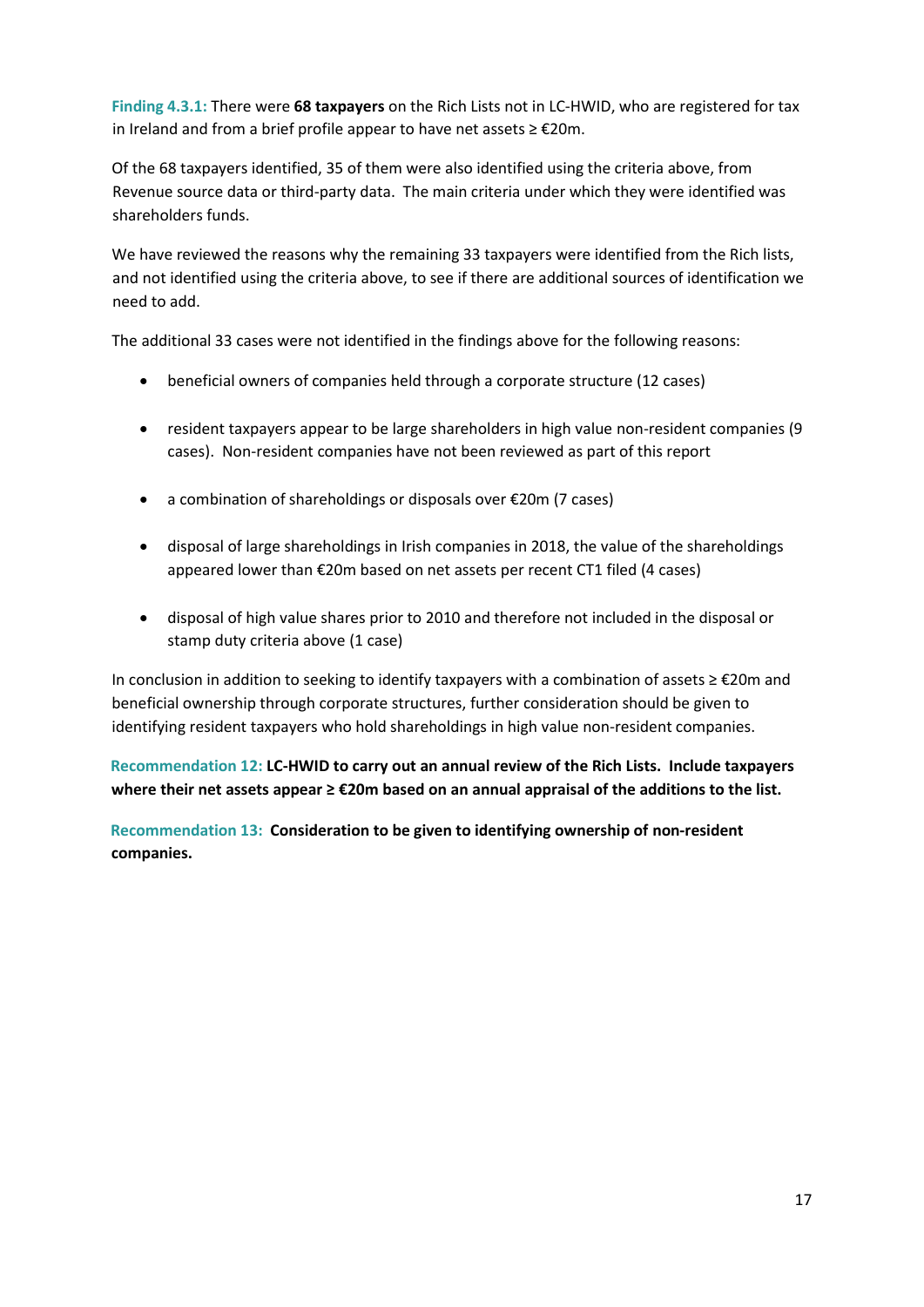Table 14 is a summary of the criteria used to indicate significant wealth and the number of cases identified who are in LC-HWID and not in the LC-HWID case base:

| <b>Summary of Criteria</b>                | <b>Total Cases</b> | <b>HWI Cases</b> | <b>Non HWI Cases</b> |
|-------------------------------------------|--------------------|------------------|----------------------|
| <b>Disposals</b>                          | 199                | 59               | 140                  |
| Acquisitions                              | 64                 | 26               | 38                   |
| Gift/inheritance/IRA                      | 62                 | 17               | 45                   |
| Stamp duty/LPT                            | 177                | 36               | 141                  |
| <b>Trusts</b>                             | $\overline{2}$     | 0                | $\overline{2}$       |
| Shareholdings                             | 127                | 34               | 93                   |
| Gross income                              | 22                 | 12               | 10                   |
| Foreign bank deposits                     | 5                  | 4                | 1                    |
| Self reported source (exclude duplicates) | 487                | 106              | 381                  |
|                                           |                    |                  |                      |
| Deposits estimated ≥ €20m                 | 37                 | 14               | 23                   |
| Investment Undertakings held ≥ €20m       | $\overline{7}$     | 3                | 4                    |
| Life Assurance payments ≥ €20m            | 0                  | $\Omega$         | $\Omega$             |
| DAC 1 assets ≥ €20m                       | 0                  | $\Omega$         | 0                    |
| DAC 1 Income ≥ $€5m$                      | 4                  | 1                | 3                    |
| DAC 2 balance $\geq$ €20m                 | 82                 | 27               | 55                   |
| DAC2 Payments ≥ €20m                      | 45                 | 18               | 27                   |
| FATCA payment ≥ €20m                      | $\Omega$           | $\Omega$         | $\Omega$             |
| Third party source (exclude duplicates)   | 139                | 44               | 95                   |
|                                           |                    |                  |                      |
| 2018 Sunday Independent Rich List         | 242                | 199              | 43                   |
| 2018 Sunday Times Rich List               | 256                | 200              | 56                   |
| Rich List source (exclude duplicates)     | 293                | 225              | 68                   |
|                                           |                    |                  |                      |
| <b>Total (exclude duplicates)</b>         | 733                | 258              | 475                  |

# T**able 14 – Summary of Criteria**

Further work will be done to identify cases who hold a combination of assets which cumulatively indicate net assets ≥ €20m.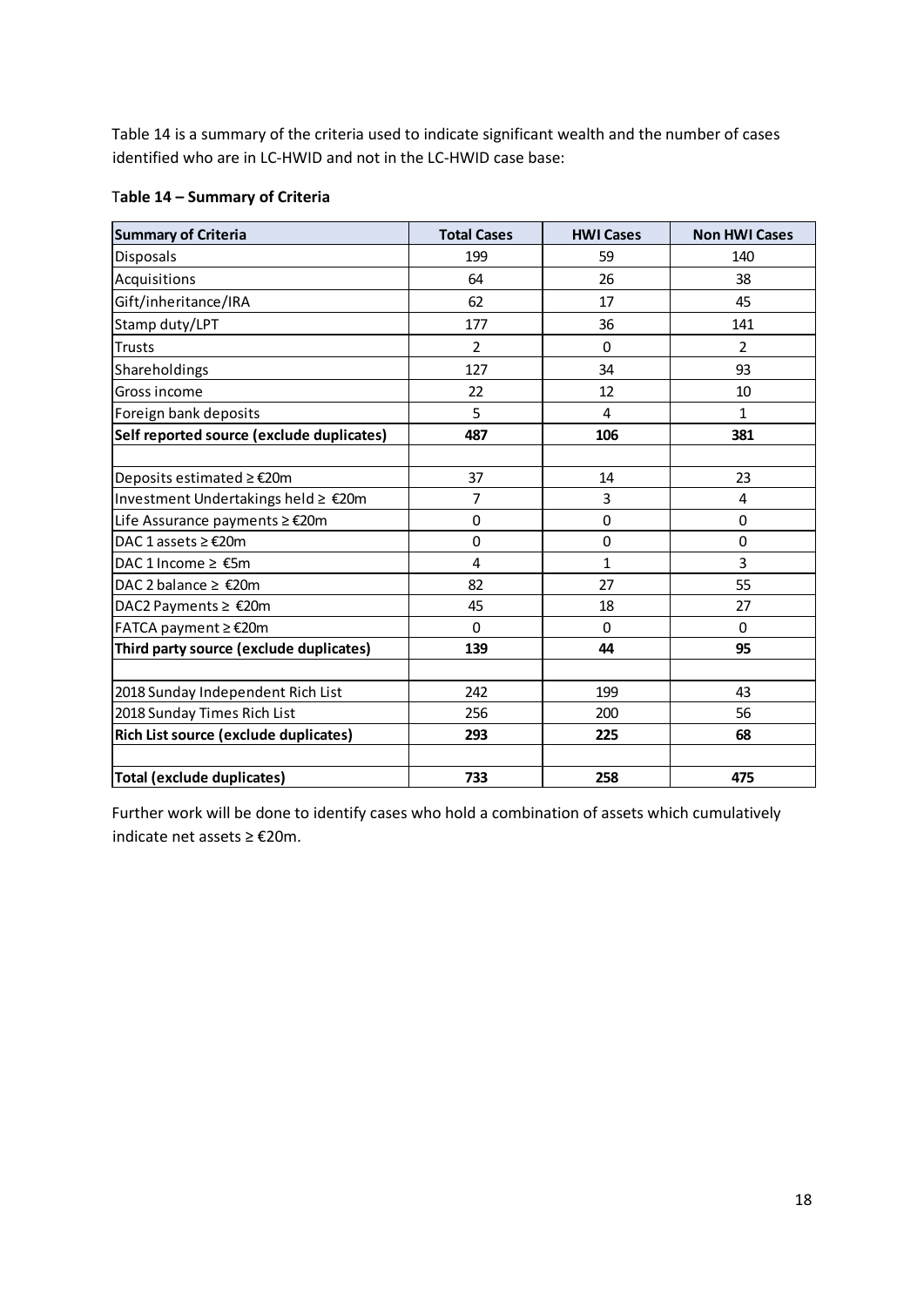Below is the number of criteria matched by cases. The most criteria met was 2 HWI cases who met 9 of the criteria. 331 non HWI cases only matched one criteria.

| <b>Combination of Criteria Met</b> | <b>Total</b> | <b>HWI cases</b> | <b>Non-HWI cases</b> |
|------------------------------------|--------------|------------------|----------------------|
|                                    | 391          | 60               | 331                  |
| 2                                  | 220          | 117              | 103                  |
| ว                                  | 51           | 26               | 25                   |
|                                    | 37           | 26               | 11                   |
|                                    | 17           | 12               | 5                    |
| 6                                  | 10           | 10               |                      |
|                                    |              |                  |                      |
| 8                                  |              |                  |                      |
| q                                  | າ            | っ                |                      |
| <b>Total</b>                       | 733          | 258              | 475                  |

# **Table 15 – Combination of Criteria Met**

The current location of the non HWI cases is as follows:

# **Table 16 – Current Location**

| <b>Current Division</b> | <b>Number of Cases</b> |
|-------------------------|------------------------|
| Personal                | ว1ว                    |
| <b>MED</b>              | 162                    |
| <b>Business</b>         | 101                    |
| <b>Total</b>            |                        |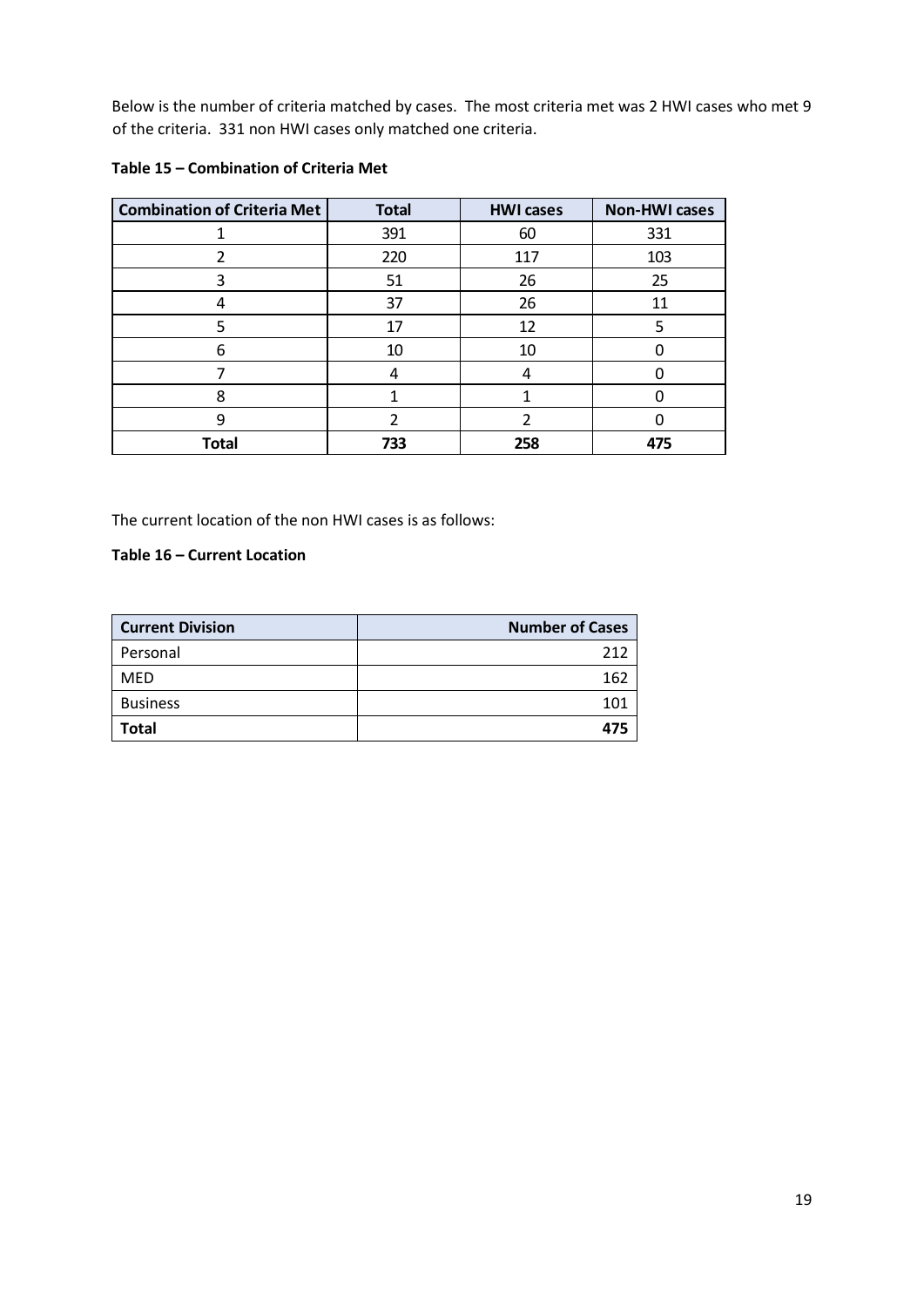# <span id="page-20-0"></span>**5. Recommendations -Summary**

# *5.1 Increase LC-HWID case base*

Increase in the LC-HWID case base using the following criteria:

- 1. Taxpayers with cumulative disposal proceeds ≥ €20m from 2010 onwards.
- 2. Taxpayers with acquisitions ≥ €20m since 2010.
- 3. Taxpayers who made or received gifts/inheritances ≥ €20m over the last 8 years and deceased taxpayers and their estate where the estate is worth ≥ €20m.
- 4. Transferors and transferees of assets worth ≥ €20m based on Stamp Duty transactions since 1.1.2010.
- 5. The settlor of assets on trusts worth ≥ €20m and the related trust.
- 6. Taxpayers who held properties worth ≥ €20m for LPT purposes for 2017.
- 7. Taxpayers whose percentage corporate shareholding ≥ €20m based on shareholders' funds per CT1 filed 2016/2017. Include proprietary directors/shareholders of LCD entities. Consider methods of identifying ownership of non-resident companies.
- 8. Taxpayers whose gross income per their Form 11 for 2014-2017 ≥ €20m.
- 9. Taxpayers who reported deposits to foreign banks of ≥ €20m (for 2014-2017).
- 10. Taxpayers where third-party data indicates net assets ≥ €20m.
- 11. Taxpayers on Irish Rich Lists where their net assets appear ≥ €20m based on an annual appraisal of the lists.
- 12. Taxpayers who hold a combination of assets which cumulatively appear ≥ €20m.

# *5.2 Related Recommendations*

- Continue the work on identifying cases below the individual criteria limits where cumulative wealth exceeds €20m.
- Share data with other Divisions as appropriate as it will assist them in getting to know their case base and assist with the case base review post realignment for all operational Divisions and with risk identification.
- Consideration to be given to the methodology used by Medium Enterprise Division to review its HWI case base in particular.
- Adult children/relatives of HWI's are to be included if they are actively involved in running the family business. They will be secondary cases.